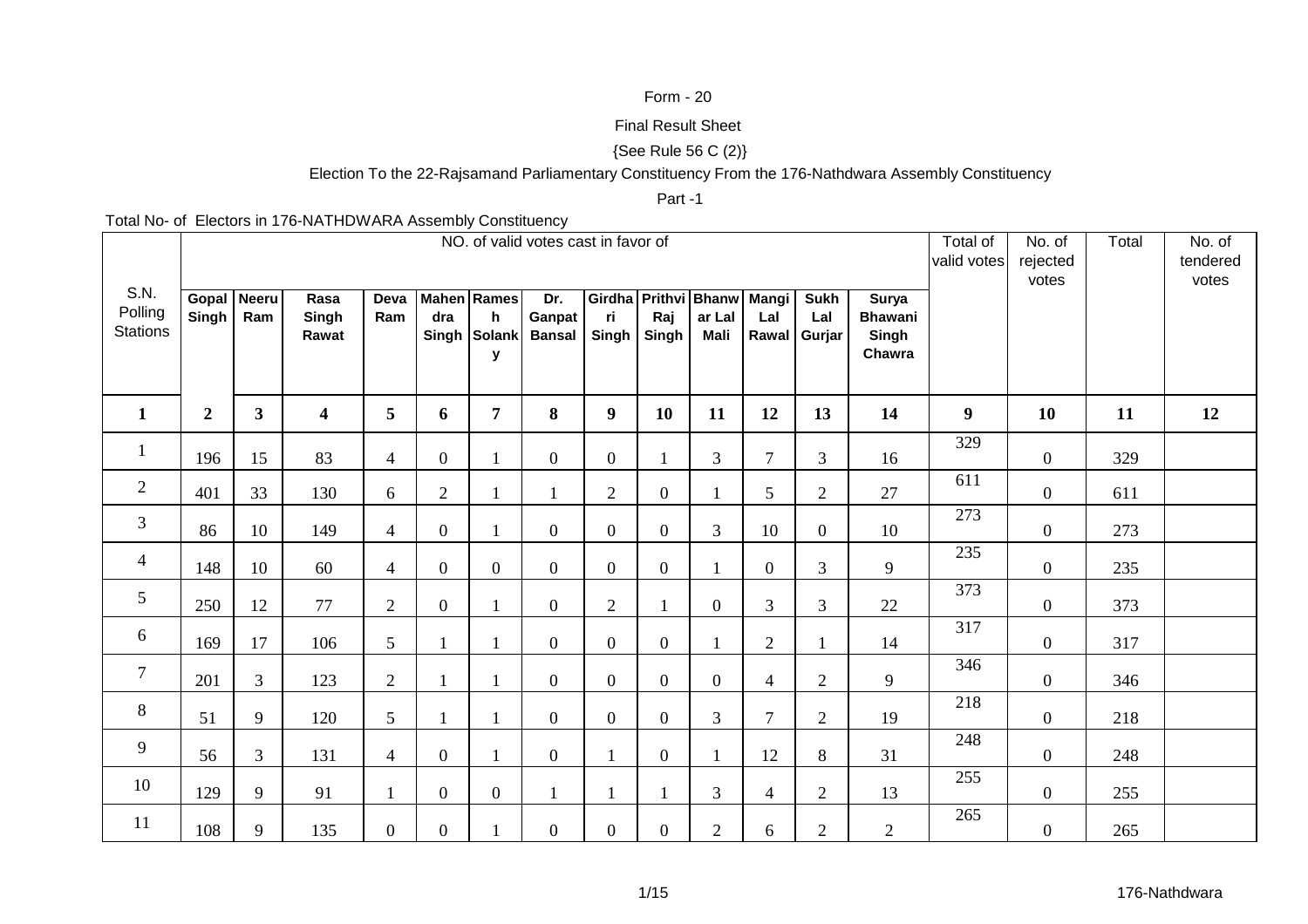|                                    |                |                     |                        |                |                  |                                                         | NO. of valid votes cast in favor of |                |                  |                                               |                              |                              |                                                   | Total of<br>valid votes | No. of<br>rejected<br>votes | Total | No. of<br>tendered<br>votes |
|------------------------------------|----------------|---------------------|------------------------|----------------|------------------|---------------------------------------------------------|-------------------------------------|----------------|------------------|-----------------------------------------------|------------------------------|------------------------------|---------------------------------------------------|-------------------------|-----------------------------|-------|-----------------------------|
| S.N.<br>Polling<br><b>Stations</b> | Gopal<br>Singh | <b>Neeru</b><br>Ram | Rasa<br>Singh<br>Rawat | Deva<br>Ram    | dra              | <b>Mahen</b> Rames<br>$\mathsf{h}$<br>Singh Solank<br>y | Dr.<br>Ganpat<br><b>Bansal</b>      | ri<br>Singh    | Raj<br>Singh     | Girdha Prithvi Bhanw<br>ar Lal<br><b>Mali</b> | <b>Mangi</b><br>Lal<br>Rawal | <b>Sukh</b><br>Lal<br>Gurjar | <b>Surya</b><br><b>Bhawani</b><br>Singh<br>Chawra |                         |                             |       |                             |
| 12                                 | 276            | 8                   | 61                     | $\overline{0}$ | $\mathbf{1}$     | $\boldsymbol{0}$                                        | $\overline{0}$                      | $\overline{0}$ | $\overline{0}$   | $\overline{2}$                                | $\overline{0}$               | 1                            | 6                                                 | 355                     | $\overline{0}$              | 355   |                             |
| 13                                 | 260            | 8                   | 188                    | 5              | 3                | 1                                                       | $\overline{0}$                      | $\overline{3}$ | $\overline{2}$   | $\mathbf{0}$                                  | 6                            | $\mathbf{1}$                 | 25                                                | 502                     | $\boldsymbol{0}$            | 502   |                             |
| 14                                 | 185            | 14                  | 121                    | $\mathbf{1}$   | $\boldsymbol{0}$ | $\mathbf{0}$                                            | $\overline{0}$                      | $\overline{0}$ | $\boldsymbol{0}$ | $\overline{2}$                                | 3                            | 6                            | 5                                                 | 337                     | $\overline{0}$              | 337   |                             |
| 15                                 | 193            | 13                  | 138                    | 6              | $\mathbf{1}$     | $\mathbf{1}$                                            | $\mathbf{1}$                        | $\overline{0}$ | $\overline{0}$   | $\mathbf{1}$                                  | 19                           | $\overline{7}$               | 24                                                | 404                     | $\overline{0}$              | 404   |                             |
| 16                                 | 310            | 18                  | 105                    | $\mathfrak{Z}$ | 1                | $\mathbf{1}$                                            | $\mathbf{0}$                        | $\overline{2}$ | $\mathbf{2}$     | $\mathbf{1}$                                  | 5                            | $\overline{4}$               | $22\,$                                            | 474                     | $\overline{0}$              | 474   |                             |
| 17                                 | 168            | 8                   | 77                     | $\mathbf{1}$   | $\mathbf{1}$     | $\overline{0}$                                          | $\overline{0}$                      | $\overline{2}$ | $\overline{0}$   | $\mathbf{1}$                                  | 8                            | $\mathbf{1}$                 | 27                                                | 294                     | $\boldsymbol{0}$            | 294   |                             |
| 18                                 | 148            | 10                  | 158                    | 10             | $\mathbf{1}$     | $\boldsymbol{0}$                                        | $\mathbf{1}$                        | $\overline{0}$ | $\boldsymbol{0}$ | $\overline{0}$                                | $\overline{3}$               | $\mathbf{1}$                 | $\overline{7}$                                    | 339                     | $\overline{0}$              | 339   |                             |
| 19                                 | 81             | 8                   | 193                    | 6              | $\mathbf{1}$     | $\mathbf{1}$                                            | $\mathbf{0}$                        | $\overline{0}$ | $\boldsymbol{0}$ | 1                                             | $\overline{4}$               | $\sqrt{2}$                   | $\overline{7}$                                    | 304                     | $\boldsymbol{0}$            | 304   |                             |
| 20                                 | 267            | 13                  | 52                     | $\overline{4}$ | $\mathbf{1}$     | $\overline{0}$                                          | $\overline{0}$                      | $\overline{0}$ | $\boldsymbol{0}$ | $\mathbf{0}$                                  | $\overline{2}$               | 5                            | 29                                                | 373                     | $\boldsymbol{0}$            | 373   |                             |
| 21                                 | 357            | 14                  | 51                     | $\overline{2}$ | $\mathbf{1}$     | $\overline{2}$                                          | $\mathbf{1}$                        | $\mathbf{1}$   | $\mathbf{1}$     | $\mathbf{0}$                                  | $\overline{2}$               | $\overline{2}$               | 18                                                | 452                     | $\overline{0}$              | 452   |                             |
| 22                                 | 104            | 17                  | 122                    | 3              | $\boldsymbol{0}$ | $\boldsymbol{0}$                                        | $\overline{0}$                      | $\mathbf{2}$   | $\mathbf{1}$     | $\overline{2}$                                | 9                            | $\sqrt{2}$                   | $\tau$                                            | 269                     | $\boldsymbol{0}$            | 269   |                             |
| 23                                 | 136            | $8\,$               | 231                    | 6              | $\overline{2}$   | $\overline{0}$                                          | $\overline{2}$                      | $\overline{0}$ | $\overline{2}$   | $\overline{3}$                                | 6                            | 6                            | 24                                                | 426                     | $\overline{0}$              | 426   |                             |
| 24                                 | 158            | $5\overline{)}$     | 79                     | $\overline{4}$ | $\mathbf{1}$     | $\overline{0}$                                          | $\overline{0}$                      | $\overline{0}$ | $\boldsymbol{0}$ | $\overline{2}$                                | $\overline{2}$               | $\overline{4}$               | $8\,$                                             | 263                     | $\overline{0}$              | 263   |                             |
| 25                                 | 36             | 8                   | 135                    | $8\,$          | $\mathbf{1}$     | $\boldsymbol{0}$                                        | $\mathbf{0}$                        | $\mathbf{1}$   | $\mathbf{1}$     | $\mathbf{1}$                                  | $\overline{7}$               | 1                            | 11                                                | 210                     | $\boldsymbol{0}$            | 210   |                             |
| 26                                 | 60             | $\overline{2}$      | 113                    | $\overline{2}$ | $\boldsymbol{0}$ | $\boldsymbol{0}$                                        | $\mathbf{1}$                        | $\overline{0}$ | $\mathbf{1}$     | $\mathbf{1}$                                  | 3                            | 3                            | $\tau$                                            | 193                     | $\boldsymbol{0}$            | 193   |                             |
| 27                                 | 266            | $\overline{4}$      | 81                     | 3              | $\boldsymbol{0}$ | $\overline{0}$                                          | $\overline{0}$                      | $\mathbf{1}$   | $\boldsymbol{0}$ | $\overline{0}$                                | 3                            |                              | $\overline{7}$                                    | 366                     | $\boldsymbol{0}$            | 366   |                             |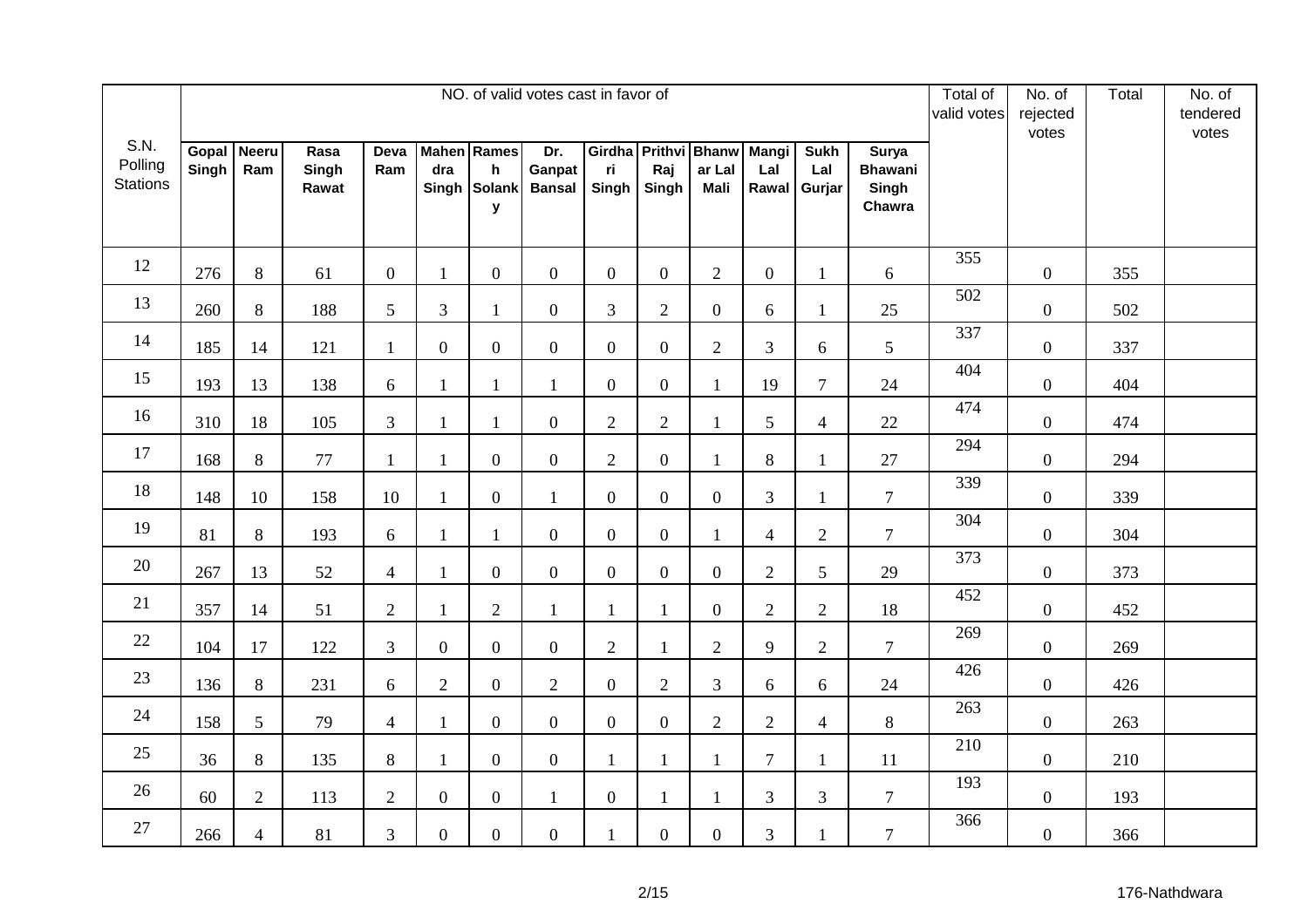|                                    |                |                     |                        |                |                  |                                                         | NO. of valid votes cast in favor of |                |                  |                                               |                              |                              |                                                   | Total of<br>valid votes | No. of<br>rejected<br>votes | Total | No. of<br>tendered<br>votes |
|------------------------------------|----------------|---------------------|------------------------|----------------|------------------|---------------------------------------------------------|-------------------------------------|----------------|------------------|-----------------------------------------------|------------------------------|------------------------------|---------------------------------------------------|-------------------------|-----------------------------|-------|-----------------------------|
| S.N.<br>Polling<br><b>Stations</b> | Gopal<br>Singh | <b>Neeru</b><br>Ram | Rasa<br>Singh<br>Rawat | Deva<br>Ram    | dra              | <b>Mahen</b> Rames<br>$\mathsf{h}$<br>Singh Solank<br>y | Dr.<br>Ganpat<br><b>Bansal</b>      | ri<br>Singh    | Raj<br>Singh     | Girdha Prithvi Bhanw<br>ar Lal<br><b>Mali</b> | <b>Mangi</b><br>Lal<br>Rawal | <b>Sukh</b><br>Lal<br>Gurjar | <b>Surya</b><br><b>Bhawani</b><br>Singh<br>Chawra |                         |                             |       |                             |
| 28                                 | 346            | 14                  | 278                    | 2              | $\mathbf{1}$     | $\boldsymbol{0}$                                        | $\overline{0}$                      | $\mathbf{1}$   | $\boldsymbol{0}$ | 3                                             | $\tau$                       | $\overline{4}$               | 11                                                | 667                     | $\overline{0}$              | 667   |                             |
| 29                                 | 53             | $\overline{2}$      | 290                    | $\overline{7}$ | 1                | $\mathbf{0}$                                            | $\overline{0}$                      | $\mathbf{0}$   | $\boldsymbol{0}$ | $\overline{3}$                                | $\overline{4}$               | $\sqrt{2}$                   | 6                                                 | 368                     | $\boldsymbol{0}$            | 368   |                             |
| 30                                 | 200            | 5                   | 27                     | $\mathfrak{Z}$ | $\mathbf{1}$     | $\mathbf{0}$                                            | $\overline{0}$                      | $\mathbf{1}$   | $\boldsymbol{0}$ | $\overline{0}$                                | $\mathbf{1}$                 | $\mathbf{1}$                 | 5                                                 | 244                     | $\overline{0}$              | 244   |                             |
| 31                                 | 124            | 6                   | 116                    | $\overline{0}$ | $\boldsymbol{0}$ | $\overline{0}$                                          | $\overline{0}$                      | $\overline{0}$ | $\overline{0}$   | $\overline{0}$                                | $\mathbf{1}$                 | $\mathbf{2}$                 | $6\,$                                             | 255                     | $\overline{0}$              | 255   |                             |
| 32                                 | 185            | 5                   | 125                    | $\overline{2}$ | $\overline{0}$   | $\overline{0}$                                          | $\mathbf{0}$                        | $\overline{0}$ | $\boldsymbol{0}$ | $\mathbf{1}$                                  | $\overline{2}$               | 1                            | 11                                                | 332                     | $\boldsymbol{0}$            | 332   |                             |
| 33                                 | 105            | $\overline{2}$      | 111                    | $\mathbf{0}$   | $\overline{0}$   | $\overline{0}$                                          | $\overline{0}$                      | $\overline{0}$ | $\overline{0}$   | $\overline{0}$                                | 3                            | $\mathbf{1}$                 | 6                                                 | 228                     | $\boldsymbol{0}$            | 228   |                             |
| 34                                 | 224            | 9                   | 144                    | $\mathbf{1}$   | $\overline{0}$   | $\boldsymbol{0}$                                        | $\mathbf{1}$                        | $\mathbf{1}$   | $\mathbf{1}$     | $\overline{2}$                                | $\overline{2}$               | 3                            | 23                                                | 411                     | $\overline{0}$              | 411   |                             |
| 35                                 | 168            | $\overline{2}$      | 120                    | $\mathfrak{Z}$ | $\overline{0}$   | $\overline{0}$                                          | $\mathbf{0}$                        | $\mathbf{0}$   | $\boldsymbol{0}$ | $\overline{2}$                                | $\overline{2}$               | $\overline{0}$               | $\mathbf{2}$                                      | 299                     | $\boldsymbol{0}$            | 299   |                             |
| 36                                 | 326            | $\overline{4}$      | 61                     | $\overline{2}$ | $\mathbf{1}$     | $\boldsymbol{0}$                                        | $\overline{0}$                      | $\mathbf{1}$   | $\overline{0}$   | $\overline{0}$                                | $\mathbf{1}$                 | $\overline{0}$               | 10                                                | 406                     | $\boldsymbol{0}$            | 406   |                             |
| 37                                 | 159            | 9                   | 191                    | $8\,$          | $\overline{2}$   | $\mathbf{1}$                                            | $\overline{2}$                      | $\mathbf{1}$   | $\overline{0}$   | 1                                             | $\overline{2}$               | $\overline{2}$               | $\overline{4}$                                    | 382                     | $\overline{0}$              | 382   |                             |
| 38                                 | 224            | $8\,$               | 53                     | $\overline{2}$ | $\boldsymbol{0}$ | $\overline{3}$                                          | $\overline{0}$                      | $\overline{0}$ | $\boldsymbol{0}$ | 1                                             | 1                            | $\mathbf{2}$                 | $8\,$                                             | 302                     | $\boldsymbol{0}$            | 302   |                             |
| 39                                 | 155            | $\overline{0}$      | 142                    | $\mathbf{1}$   | $\boldsymbol{0}$ | $\overline{0}$                                          | $\overline{0}$                      | $\overline{2}$ | $\overline{2}$   | $\mathbf{1}$                                  | $\overline{2}$               | $\mathbf{1}$                 | 13                                                | 319                     | $\overline{0}$              | 319   |                             |
| 40                                 | 198            | 9                   | 120                    | $\overline{4}$ | $\boldsymbol{0}$ | $\overline{0}$                                          | $\mathbf{1}$                        | $\overline{0}$ | $\boldsymbol{0}$ | $\overline{2}$                                | 3                            | 1                            | 10                                                | 348                     | $\overline{0}$              | 348   |                             |
| 41                                 | 155            | $\overline{7}$      | 183                    | $\overline{0}$ | $\sqrt{2}$       | $\mathbf{0}$                                            | $\overline{0}$                      | $\overline{0}$ | $\mathbf{1}$     | $\mathbf{1}$                                  | $\overline{4}$               | 1                            | $\overline{7}$                                    | 361                     | $\boldsymbol{0}$            | 361   |                             |
| 42                                 | 236            | 5                   | $78\,$                 | $\mathbf{1}$   | $\boldsymbol{0}$ | $\mathbf{0}$                                            | $\mathbf{1}$                        | $\overline{0}$ | $\boldsymbol{0}$ | $\mathbf{0}$                                  | $\overline{0}$               | $\mathbf{0}$                 | 6                                                 | 327                     | $\boldsymbol{0}$            | 327   |                             |
| 43                                 | 228            | $\overline{4}$      | 73                     | $\overline{0}$ | $\mathbf{1}$     | $\overline{0}$                                          | $\overline{0}$                      | $\overline{0}$ | $\boldsymbol{0}$ | $\overline{0}$                                | $\overline{2}$               | $\overline{2}$               | 9                                                 | 319                     | $\boldsymbol{0}$            | 319   |                             |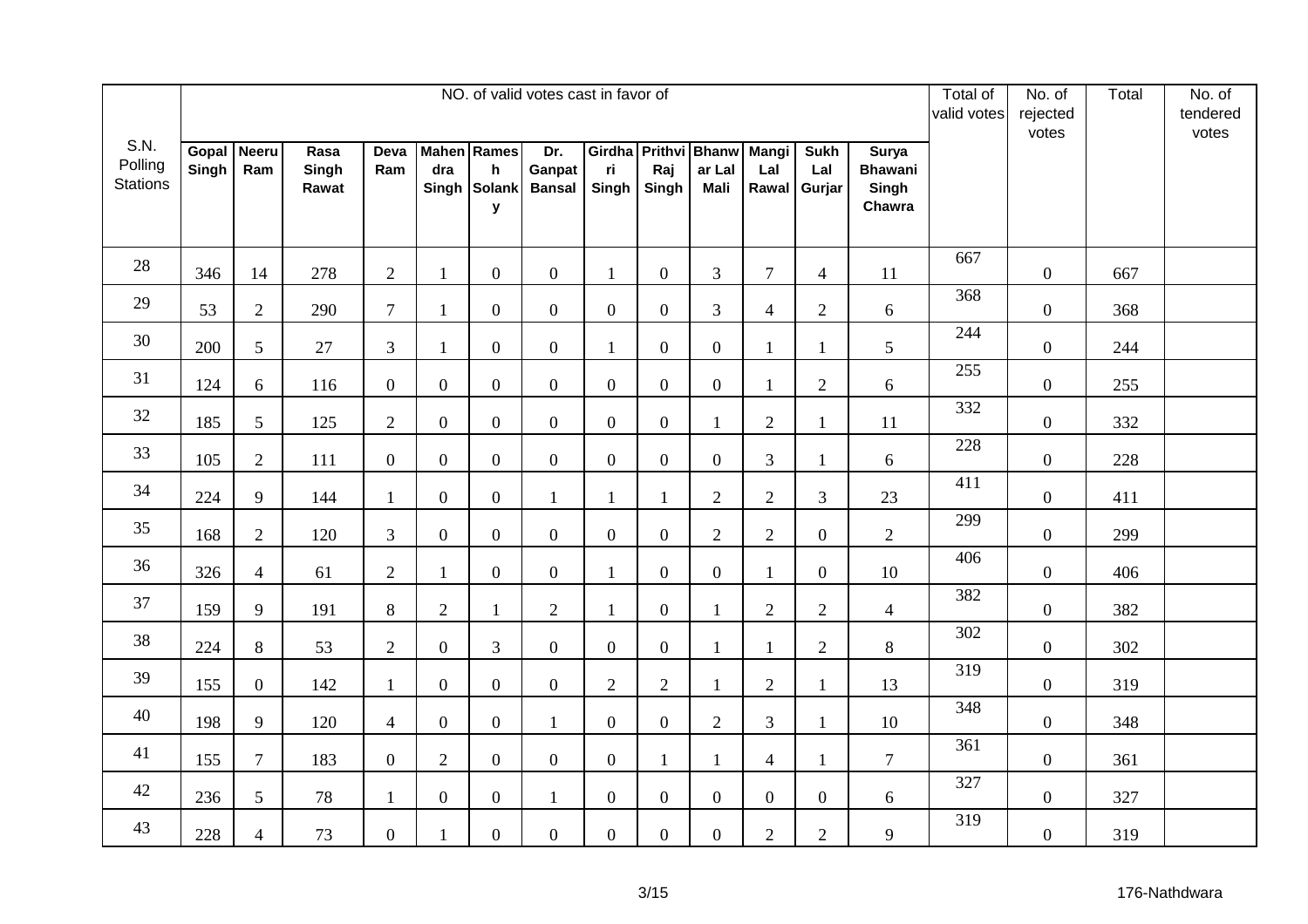|                                    |                |                     |                        |                  |                  |                                                         | NO. of valid votes cast in favor of |                |                  |                                               |                              |                              |                                                   | Total of<br>valid votes | No. of<br>rejected<br>votes | Total | No. of<br>tendered<br>votes |
|------------------------------------|----------------|---------------------|------------------------|------------------|------------------|---------------------------------------------------------|-------------------------------------|----------------|------------------|-----------------------------------------------|------------------------------|------------------------------|---------------------------------------------------|-------------------------|-----------------------------|-------|-----------------------------|
| S.N.<br>Polling<br><b>Stations</b> | Gopal<br>Singh | <b>Neeru</b><br>Ram | Rasa<br>Singh<br>Rawat | Deva<br>Ram      | dra              | <b>Mahen</b> Rames<br>$\mathsf{h}$<br>Singh Solank<br>y | Dr.<br>Ganpat<br><b>Bansal</b>      | ri<br>Singh    | Raj<br>Singh     | Girdha Prithvi Bhanw<br>ar Lal<br><b>Mali</b> | <b>Mangi</b><br>Lal<br>Rawal | <b>Sukh</b><br>Lal<br>Gurjar | <b>Surya</b><br><b>Bhawani</b><br>Singh<br>Chawra |                         |                             |       |                             |
| 44                                 | 183            | 2                   | 162                    | $\overline{4}$   | $\overline{2}$   | $\boldsymbol{0}$                                        | $\overline{0}$                      | $\overline{0}$ | $\overline{0}$   | $\overline{0}$                                | $\mathbf{1}$                 | 2                            | 3                                                 | 359                     | $\overline{0}$              | 359   |                             |
| 45                                 | 318            | 9                   | 81                     | $\mathbf{1}$     | 1                | $\mathbf{1}$                                            | $\overline{0}$                      | $\overline{0}$ | $\boldsymbol{0}$ | $\mathbf{0}$                                  | $\boldsymbol{0}$             | $\mathbf{1}$                 | 14                                                | 426                     | $\boldsymbol{0}$            | 426   |                             |
| 46                                 | 130            | 5                   | 129                    | $\overline{4}$   | $\boldsymbol{0}$ | $\mathbf{1}$                                            | $\overline{0}$                      | $\overline{0}$ | $\boldsymbol{0}$ | $\overline{0}$                                | $\mathbf{1}$                 | $\mathbf{0}$                 | $\mathbf{1}$                                      | 271                     | $\overline{0}$              | 271   |                             |
| 47                                 | 380            | $5\overline{)}$     | 62                     | $\mathbf{1}$     | $\boldsymbol{0}$ | $\overline{0}$                                          | $\overline{0}$                      | $\mathbf{1}$   | $\boldsymbol{0}$ | 1                                             | 3                            | 5                            | 22                                                | 480                     | $\overline{0}$              | 480   |                             |
| 48                                 | 92             | 8                   | 79                     | $\mathbf{1}$     | $\boldsymbol{0}$ | $\mathbf{1}$                                            | $\mathbf{0}$                        | $\mathbf{1}$   | $\boldsymbol{0}$ | $\mathbf{1}$                                  | $\overline{2}$               | $\sqrt{2}$                   | $\overline{7}$                                    | 194                     | $\overline{0}$              | 194   |                             |
| 49                                 | 118            | 8                   | 130                    | 9                | $\mathbf{1}$     | $\mathbf{1}$                                            | $\overline{0}$                      | $\mathbf{1}$   | $\mathbf{1}$     | $\mathbf{1}$                                  | 5                            | $\overline{2}$               | 15                                                | 292                     | $\boldsymbol{0}$            | 292   |                             |
| 50                                 | 203            | $\overline{4}$      | 53                     | $\overline{0}$   | $\overline{0}$   | $\boldsymbol{0}$                                        | $\overline{0}$                      | $\overline{0}$ | $\mathbf{1}$     | $\overline{0}$                                | $\mathbf{0}$                 | $\mathbf{1}$                 | 10                                                | 272                     | $\overline{0}$              | 272   |                             |
| 51                                 | 155            | 9                   | 91                     | $\overline{2}$   | $\overline{0}$   | $\overline{0}$                                          | $\mathbf{1}$                        | $\overline{0}$ | $\mathbf{1}$     | $\mathbf{0}$                                  | $\mathbf{1}$                 | 1                            | 12                                                | 273                     | $\boldsymbol{0}$            | 273   |                             |
| 52                                 | 132            | $\overline{4}$      | 139                    | $\overline{4}$   | $\boldsymbol{0}$ | $\boldsymbol{0}$                                        | $\overline{0}$                      | $\overline{0}$ | $\boldsymbol{0}$ | $\overline{2}$                                | $\mathbf{1}$                 |                              | 5                                                 | 288                     | $\boldsymbol{0}$            | 288   |                             |
| 53                                 | 80             | 3                   | 117                    | 3                | $\overline{2}$   | $\boldsymbol{0}$                                        | $\overline{0}$                      | $\mathbf{1}$   | $\overline{0}$   | $\overline{2}$                                | 8                            | $\overline{4}$               | $6\,$                                             | 226                     | $\overline{0}$              | 226   |                             |
| 54                                 | 84             | $5\overline{)}$     | 52                     | $\boldsymbol{0}$ | $\mathbf{1}$     | $\boldsymbol{0}$                                        | $\mathbf{1}$                        | $\overline{0}$ | $\boldsymbol{0}$ | $\boldsymbol{0}$                              | 1                            | $\mathbf{1}$                 | 12                                                | 157                     | $\boldsymbol{0}$            | 157   |                             |
| 55                                 | 178            | $8\,$               | 57                     | $\mathbf{1}$     | $\overline{2}$   | $\overline{0}$                                          | $\overline{0}$                      | $\overline{0}$ | $\mathbf{1}$     | $\overline{2}$                                | $\overline{4}$               | $\overline{4}$               | 20                                                | 277                     | $\overline{0}$              | 277   |                             |
| 56                                 | 218            | 14                  | 101                    | $\overline{3}$   | $\mathbf{1}$     | $\overline{0}$                                          | $\overline{0}$                      | $\mathbf{1}$   | $\boldsymbol{0}$ | $\overline{0}$                                | $\overline{2}$               | 3                            | 13                                                | 356                     | $\overline{0}$              | 356   |                             |
| 57                                 | 120            | 9                   | 93                     | 5                | $\mathbf{1}$     | $\boldsymbol{0}$                                        | $\mathbf{1}$                        | $\overline{2}$ | $\boldsymbol{0}$ | $\mathbf{2}$                                  | $\overline{4}$               | $\overline{2}$               | 18                                                | 257                     | $\boldsymbol{0}$            | 257   |                             |
| 58                                 | 174            | 5                   | 325                    | 9                | $\mathbf{1}$     | $\boldsymbol{0}$                                        | $\mathbf{1}$                        | $\overline{0}$ | $\mathbf{1}$     | $\mathbf{1}$                                  | $\overline{4}$               | $\overline{2}$               | 8                                                 | 531                     | $\boldsymbol{0}$            | 531   |                             |
| 59                                 | 332            | 10                  | 29                     | 3                | $\boldsymbol{0}$ | $\mathbf{1}$                                            | $\overline{0}$                      | $\overline{0}$ | $\boldsymbol{0}$ |                                               | $\overline{4}$               | 3                            | $8\,$                                             | 391                     | $\boldsymbol{0}$            | 391   |                             |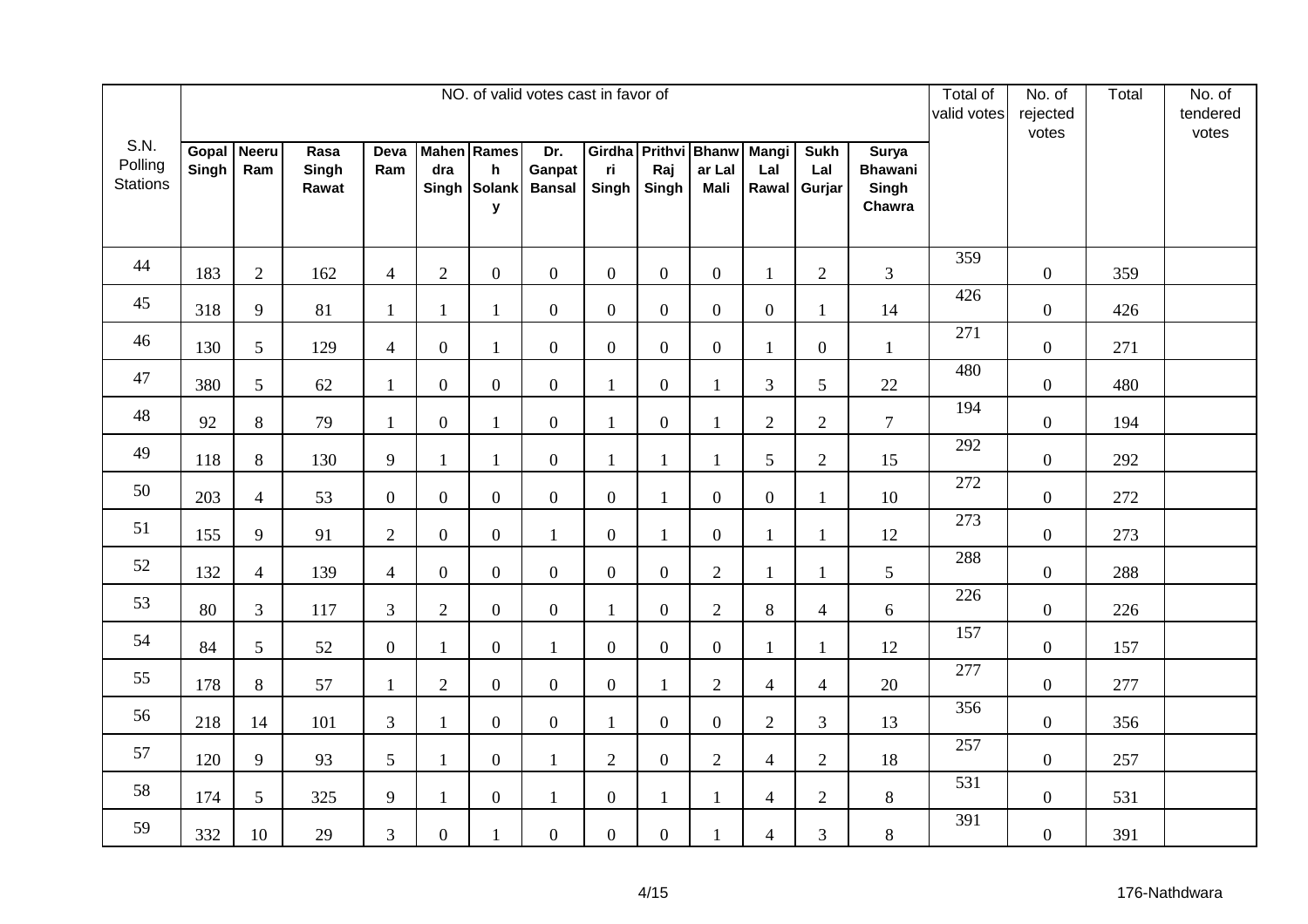|                                    |                |                     |                        |                |                  |                                                         | NO. of valid votes cast in favor of |                |                  |                                               |                              |                              |                                                   | Total of<br>valid votes | No. of<br>rejected<br>votes | Total | No. of<br>tendered<br>votes |
|------------------------------------|----------------|---------------------|------------------------|----------------|------------------|---------------------------------------------------------|-------------------------------------|----------------|------------------|-----------------------------------------------|------------------------------|------------------------------|---------------------------------------------------|-------------------------|-----------------------------|-------|-----------------------------|
| S.N.<br>Polling<br><b>Stations</b> | Gopal<br>Singh | <b>Neeru</b><br>Ram | Rasa<br>Singh<br>Rawat | Deva<br>Ram    | dra              | <b>Mahen</b> Rames<br>$\mathsf{h}$<br>Singh Solank<br>y | Dr.<br>Ganpat<br><b>Bansal</b>      | ri<br>Singh    | Raj<br>Singh     | Girdha Prithvi Bhanw<br>ar Lal<br><b>Mali</b> | <b>Mangi</b><br>Lal<br>Rawal | <b>Sukh</b><br>Lal<br>Gurjar | <b>Surya</b><br><b>Bhawani</b><br>Singh<br>Chawra |                         |                             |       |                             |
| 60                                 | 333            | 23                  | 110                    | 3              | $\mathbf{1}$     | 1                                                       | $\overline{2}$                      | 2              | $\overline{2}$   | $\overline{2}$                                | $\overline{7}$               | $\overline{2}$               | 12                                                | 500                     | $\overline{0}$              | 500   |                             |
| 61                                 | 379            | 13                  | 80                     | $\overline{2}$ | 1                | $\mathbf{1}$                                            | $\overline{0}$                      | $\overline{0}$ | $\boldsymbol{0}$ | $\mathbf{0}$                                  | $\overline{2}$               | $\overline{4}$               | 14                                                | 496                     | $\boldsymbol{0}$            | 496   |                             |
| 62                                 | 107            | 6                   | 97                     | $\mathfrak{Z}$ | $\boldsymbol{0}$ | $\mathbf{0}$                                            | $\overline{0}$                      | $\overline{0}$ | $\boldsymbol{0}$ | 1                                             | $\overline{2}$               | $\mathbf{1}$                 | $6\,$                                             | 223                     | $\overline{0}$              | 223   |                             |
| 63                                 | 59             | $\mathbf{1}$        | 57                     | $\overline{2}$ | $\boldsymbol{0}$ | $\overline{0}$                                          | $\overline{0}$                      | $\overline{0}$ | $\boldsymbol{0}$ | 1                                             | $\overline{2}$               | $\mathbf{0}$                 | $\mathfrak{Z}$                                    | 125                     | $\overline{0}$              | 125   |                             |
| 64                                 | 298            | 13                  | 75                     | $\overline{2}$ | $\boldsymbol{0}$ | $\overline{0}$                                          | $\mathbf{0}$                        | $\mathbf{1}$   | $\overline{4}$   | $\mathbf{1}$                                  | $\mathbf{1}$                 | $\overline{4}$               | 18                                                | 417                     | $\overline{0}$              | 417   |                             |
| 65                                 | 149            | 8                   | 182                    | $\overline{2}$ | $\overline{4}$   | $\overline{0}$                                          | $\overline{0}$                      | $\overline{0}$ | $\overline{0}$   | $\overline{2}$                                | $\overline{7}$               | $\overline{4}$               | 13                                                | 371                     | $\boldsymbol{0}$            | 371   |                             |
| 66                                 | 239            | $\overline{7}$      | 93                     | $\overline{0}$ | $\overline{0}$   | $\boldsymbol{0}$                                        | $\overline{0}$                      | $\mathbf{1}$   | $\boldsymbol{0}$ | $\overline{0}$                                | $\overline{3}$               | $\overline{2}$               | 5                                                 | 350                     | $\overline{0}$              | 350   |                             |
| 67                                 | 240            | $\overline{2}$      | 234                    | $\mathbf{1}$   | $\boldsymbol{0}$ | $\overline{0}$                                          | $\mathbf{0}$                        | $\mathbf{0}$   | $\mathbf{1}$     | $\overline{0}$                                | $\mathbf{1}$                 | 1                            | $\overline{7}$                                    | 487                     | $\boldsymbol{0}$            | 487   |                             |
| 68                                 | 240            | $\overline{2}$      | 137                    | $\overline{3}$ | $\mathbf{1}$     | $\overline{0}$                                          | $\overline{0}$                      | $\overline{0}$ | $\boldsymbol{0}$ | $\overline{0}$                                | $\boldsymbol{0}$             |                              | 5                                                 | 389                     | $\boldsymbol{0}$            | 389   |                             |
| 69                                 | 101            | $\overline{0}$      | 188                    | $\overline{0}$ | $\boldsymbol{0}$ | $\boldsymbol{0}$                                        | $\overline{0}$                      | $\overline{0}$ | $\overline{0}$   | $\overline{0}$                                | $\overline{0}$               | $\mathbf{1}$                 | $\mathbf{1}$                                      | 291                     | $\overline{0}$              | 291   |                             |
| 70                                 | 182            | $\overline{0}$      | 246                    | $\mathbf{1}$   | $\boldsymbol{0}$ | $\mathbf{1}$                                            | $\overline{0}$                      | $\overline{0}$ | $\boldsymbol{0}$ | $\overline{0}$                                | $\boldsymbol{0}$             | $\boldsymbol{0}$             | $\mathbf{1}$                                      | 431                     | $\boldsymbol{0}$            | 431   |                             |
| 71                                 | 160            | $\overline{2}$      | 295                    | $\overline{3}$ | $\mathbf{1}$     | $\overline{0}$                                          | $\overline{0}$                      | $\overline{0}$ | $\boldsymbol{0}$ | $\overline{0}$                                | $\overline{2}$               | 3                            | $\mathbf{0}$                                      | 466                     | $\boldsymbol{0}$            | 466   |                             |
| 72                                 | 228            | $\overline{2}$      | 118                    | $\overline{0}$ | $\boldsymbol{0}$ | $\overline{0}$                                          | $\mathbf{1}$                        | $\overline{0}$ | $\boldsymbol{0}$ | $\overline{0}$                                | $\overline{0}$               | 1                            | 6                                                 | 356                     | $\boldsymbol{0}$            | 356   |                             |
| 73                                 | 231            | $\overline{4}$      | 148                    | $\overline{0}$ | $\overline{0}$   | $\mathbf{0}$                                            | $\overline{0}$                      | $\overline{0}$ | $\mathbf{1}$     | $\overline{0}$                                | $\overline{0}$               | $\overline{0}$               | $\overline{4}$                                    | 388                     | $\boldsymbol{0}$            | 388   |                             |
| 74                                 | 170            | $\overline{4}$      | 196                    | $\mathbf{1}$   | $\mathbf{1}$     | $\boldsymbol{0}$                                        | $\overline{0}$                      | $\overline{0}$ | $\mathbf{1}$     | $\mathbf{1}$                                  | $\overline{3}$               | $\mathbf{0}$                 | $\overline{3}$                                    | 380                     | $\boldsymbol{0}$            | 380   |                             |
| 75                                 | 230            | 8                   | 211                    | 3              | $\boldsymbol{0}$ | $\overline{0}$                                          | $\overline{0}$                      | $\overline{2}$ | $\boldsymbol{0}$ | $\overline{0}$                                | $\boldsymbol{0}$             |                              | 3                                                 | 458                     | $\boldsymbol{0}$            | 458   |                             |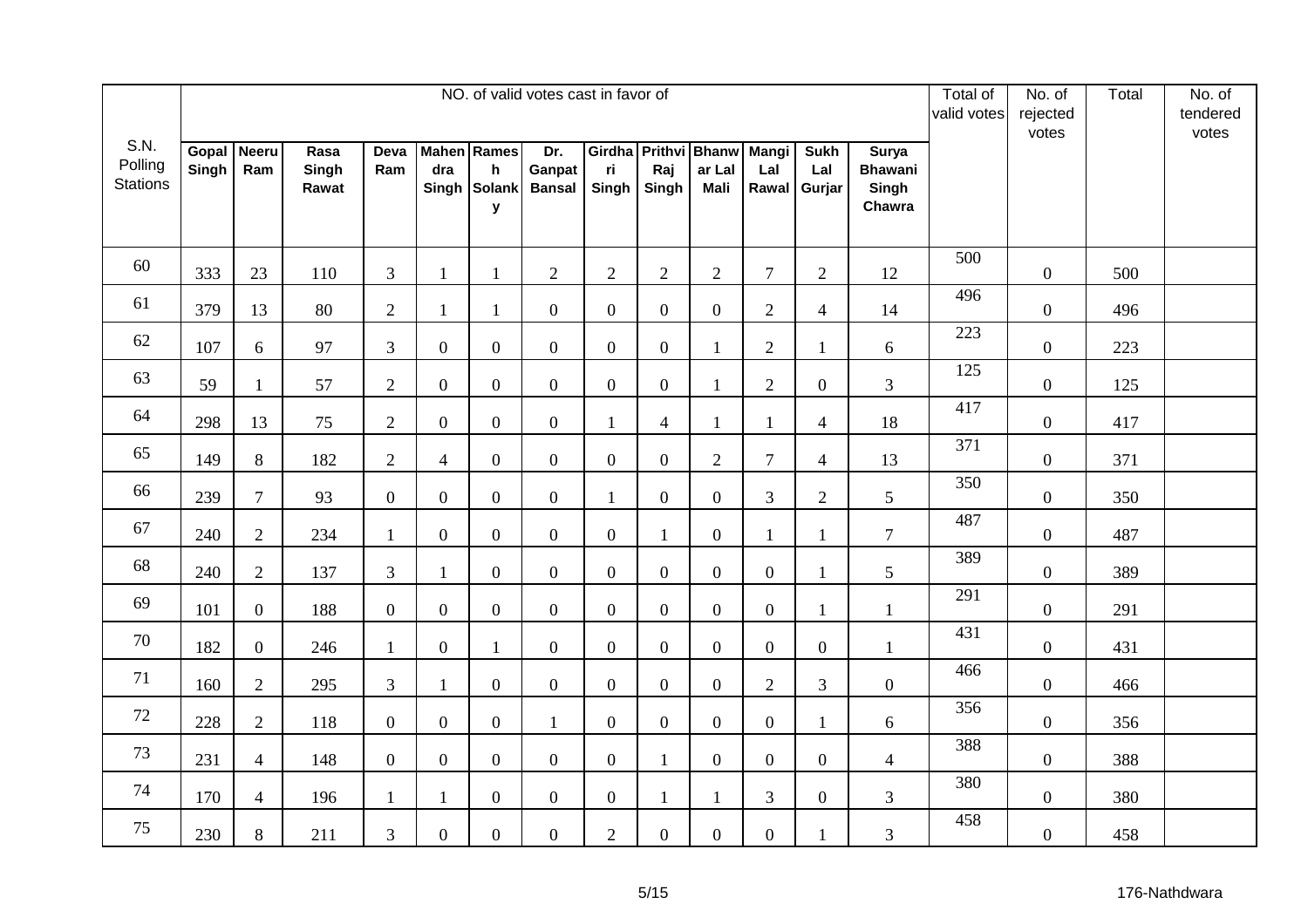|                                    |                |                     |                        |                |                  |                                                         | NO. of valid votes cast in favor of |                |                  |                                               |                              |                              |                                                   | Total of<br>valid votes | No. of<br>rejected<br>votes | Total | No. of<br>tendered<br>votes |
|------------------------------------|----------------|---------------------|------------------------|----------------|------------------|---------------------------------------------------------|-------------------------------------|----------------|------------------|-----------------------------------------------|------------------------------|------------------------------|---------------------------------------------------|-------------------------|-----------------------------|-------|-----------------------------|
| S.N.<br>Polling<br><b>Stations</b> | Gopal<br>Singh | <b>Neeru</b><br>Ram | Rasa<br>Singh<br>Rawat | Deva<br>Ram    | dra              | <b>Mahen</b> Rames<br>$\mathsf{h}$<br>Singh Solank<br>y | Dr.<br>Ganpat<br><b>Bansal</b>      | ri<br>Singh    | Raj<br>Singh     | Girdha Prithvi Bhanw<br>ar Lal<br><b>Mali</b> | <b>Mangi</b><br>Lal<br>Rawal | <b>Sukh</b><br>Lal<br>Gurjar | <b>Surya</b><br><b>Bhawani</b><br>Singh<br>Chawra |                         |                             |       |                             |
| 76                                 | 289            | 6                   | 274                    | $\mathbf{1}$   | $\overline{0}$   | $\boldsymbol{0}$                                        | $\overline{0}$                      | $\overline{0}$ | $\mathbf{1}$     | $\overline{0}$                                | $\mathbf{1}$                 | $\overline{0}$               | $\overline{2}$                                    | 574                     | $\overline{0}$              | 574   |                             |
| 77                                 | 165            | $\mathbf{1}$        | 186                    | $\overline{0}$ | $\overline{0}$   | $\mathbf{0}$                                            | $\overline{0}$                      | $\overline{0}$ | $\mathbf{1}$     | $\overline{0}$                                | $\mathbf{0}$                 | $\boldsymbol{0}$             | $\boldsymbol{0}$                                  | 353                     | $\boldsymbol{0}$            | 353   |                             |
| 78                                 | 202            | $\mathbf{1}$        | 126                    | $\overline{0}$ | $\boldsymbol{0}$ | $\mathbf{0}$                                            | $\overline{0}$                      | $\overline{0}$ | $\mathbf{1}$     | $\overline{0}$                                | $\boldsymbol{0}$             | $\mathbf{1}$                 | $\overline{2}$                                    | 333                     | $\overline{0}$              | 333   |                             |
| 79                                 | 142            | $\overline{4}$      | 186                    | $\mathbf{1}$   | $\boldsymbol{0}$ | $\overline{0}$                                          | $\overline{0}$                      | $\mathbf{1}$   | $\overline{0}$   | $\overline{0}$                                | $\overline{0}$               | $\overline{2}$               | $\mathbf{1}$                                      | 337                     | $\overline{0}$              | 337   |                             |
| 80                                 | 146            | 6                   | 98                     | 5              | $\boldsymbol{0}$ | $\overline{0}$                                          | $\mathbf{0}$                        | $\overline{0}$ | $\boldsymbol{0}$ | $\overline{0}$                                | 6                            | $\mathbf{2}$                 | $\tau$                                            | 270                     | $\overline{0}$              | 270   |                             |
| 81                                 | 283            | $\overline{3}$      | 273                    | $\mathbf{0}$   | $\mathbf{1}$     | $\overline{0}$                                          | $\overline{0}$                      | $\overline{0}$ | $\overline{0}$   | $\mathbf{1}$                                  | $\overline{0}$               | $\mathbf{0}$                 | $\overline{4}$                                    | 565                     | $\boldsymbol{0}$            | 565   |                             |
| 82                                 | 164            | $\mathbf{1}$        | 111                    | $\mathbf{1}$   | $\overline{0}$   | $\boldsymbol{0}$                                        | $\overline{0}$                      | $\mathbf{1}$   | $\boldsymbol{0}$ | $\overline{0}$                                | $\overline{0}$               | $\mathbf{1}$                 | $\mathbf{1}$                                      | 280                     | $\overline{0}$              | 280   |                             |
| 83                                 | 182            | $\mathbf{1}$        | 198                    | $\mathbf{0}$   | $\boldsymbol{0}$ | $\overline{0}$                                          | $\mathbf{0}$                        | $\overline{0}$ | $\boldsymbol{0}$ | $\overline{0}$                                | $\boldsymbol{0}$             | $\overline{0}$               | $\sqrt{2}$                                        | 383                     | $\boldsymbol{0}$            | 383   |                             |
| 84                                 | 173            | $\overline{4}$      | 67                     | $\overline{0}$ | $\boldsymbol{0}$ | $\boldsymbol{0}$                                        | $\overline{0}$                      | $\overline{0}$ | $\boldsymbol{0}$ | $\overline{0}$                                | $\mathbf{1}$                 | $\mathbf{2}$                 | $\mathbf{2}$                                      | 249                     | $\boldsymbol{0}$            | 249   |                             |
| 85                                 | 162            | $\mathfrak{Z}$      | 204                    | $\overline{0}$ | $\boldsymbol{0}$ | $\mathbf{1}$                                            | $\overline{0}$                      | $\overline{0}$ | $\overline{0}$   | 1                                             | $\overline{0}$               | $\mathbf{0}$                 | $\mathbf{1}$                                      | 372                     | $\overline{0}$              | 372   |                             |
| 86                                 | 169            | $\overline{0}$      | 146                    | $\overline{0}$ | $\overline{0}$   | $\mathbf{1}$                                            | $\overline{0}$                      | $\overline{0}$ | $\boldsymbol{0}$ | $\overline{0}$                                | $\boldsymbol{0}$             | $\mathbf{1}$                 | $\boldsymbol{0}$                                  | 317                     | $\boldsymbol{0}$            | 317   |                             |
| 87                                 | 191            | $\mathfrak{Z}$      | 178                    | $\overline{2}$ | $\boldsymbol{0}$ | $\overline{0}$                                          | $\mathbf{1}$                        | $\mathbf{1}$   | $\boldsymbol{0}$ | $\overline{0}$                                | $\mathbf{0}$                 | $\overline{0}$               | $\mathbf{0}$                                      | 376                     | $\boldsymbol{0}$            | 376   |                             |
| 88                                 | 165            | $\mathbf{1}$        | 239                    | $\overline{2}$ | $\boldsymbol{0}$ | $\overline{0}$                                          | $\overline{0}$                      | $\overline{0}$ | $\boldsymbol{0}$ | $\overline{0}$                                | $\mathbf{1}$                 | $\overline{0}$               | $\mathbf{2}$                                      | 410                     | $\boldsymbol{0}$            | 410   |                             |
| 89                                 | 107            | $\mathbf{0}$        | 179                    | $\mathbf{1}$   | $\overline{0}$   | $\boldsymbol{0}$                                        | $\overline{0}$                      | $\overline{0}$ | $\boldsymbol{0}$ | $\mathbf{1}$                                  | $\mathbf{1}$                 | 1                            | $\boldsymbol{0}$                                  | 290                     | $\boldsymbol{0}$            | 290   |                             |
| 90                                 | 290            | $\overline{4}$      | 229                    | $\overline{0}$ | $\boldsymbol{0}$ | $\boldsymbol{0}$                                        | $\overline{0}$                      | $\overline{0}$ | $\boldsymbol{0}$ | $\mathbf{0}$                                  | $\overline{2}$               | $\overline{2}$               | $\overline{4}$                                    | 531                     | $\boldsymbol{0}$            | 531   |                             |
| 91                                 | 487            | 5                   | 62                     | $\overline{2}$ | $\boldsymbol{0}$ | $\overline{0}$                                          | $\overline{0}$                      | $\overline{0}$ | $\boldsymbol{0}$ | $\overline{2}$                                | $\overline{2}$               | $\overline{0}$               | 10                                                | 570                     | $\boldsymbol{0}$            | 570   |                             |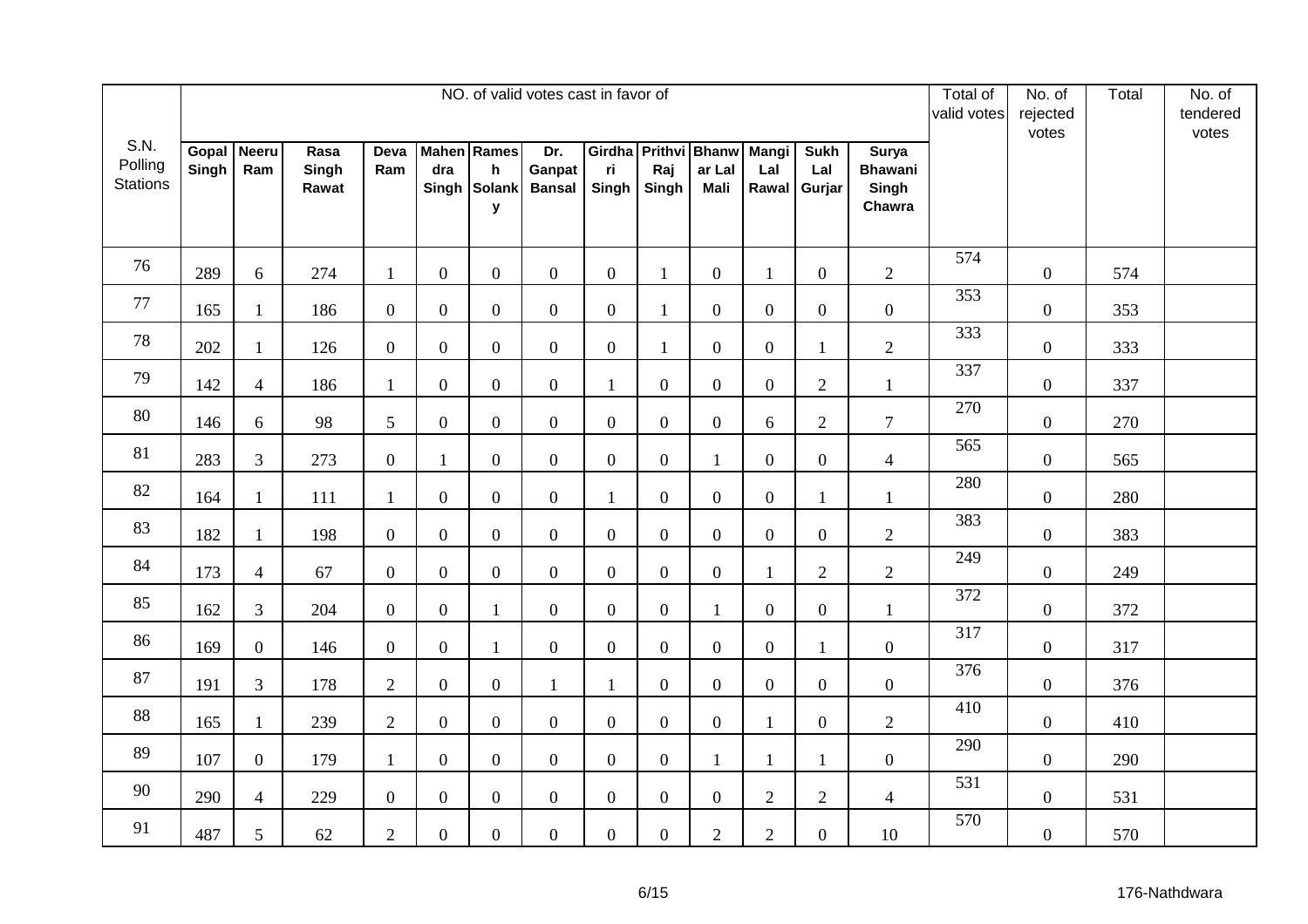|                                    |                |                     |                        |                  |                  |                                                         | NO. of valid votes cast in favor of |                |                  |                                               |                              |                              |                                                   | Total of<br>valid votes | No. of<br>rejected<br>votes | Total | No. of<br>tendered<br>votes |
|------------------------------------|----------------|---------------------|------------------------|------------------|------------------|---------------------------------------------------------|-------------------------------------|----------------|------------------|-----------------------------------------------|------------------------------|------------------------------|---------------------------------------------------|-------------------------|-----------------------------|-------|-----------------------------|
| S.N.<br>Polling<br><b>Stations</b> | Gopal<br>Singh | <b>Neeru</b><br>Ram | Rasa<br>Singh<br>Rawat | Deva<br>Ram      | dra              | <b>Mahen</b> Rames<br>$\mathsf{h}$<br>Singh Solank<br>y | Dr.<br>Ganpat<br><b>Bansal</b>      | ri<br>Singh    | Raj<br>Singh     | Girdha Prithvi Bhanw<br>ar Lal<br><b>Mali</b> | <b>Mangi</b><br>Lal<br>Rawal | <b>Sukh</b><br>Lal<br>Gurjar | <b>Surya</b><br><b>Bhawani</b><br>Singh<br>Chawra |                         |                             |       |                             |
| 92                                 | 134            | $\mathfrak{Z}$      | 103                    | $\overline{0}$   | $\overline{0}$   | $\boldsymbol{0}$                                        | $\overline{0}$                      | $\overline{0}$ | $\overline{0}$   | $\overline{0}$                                | $\overline{0}$               | 1                            | $\overline{7}$                                    | 248                     | $\overline{0}$              | 248   |                             |
| 93                                 | 77             | $\overline{4}$      | 72                     | $\overline{2}$   | $\overline{0}$   | $\mathbf{0}$                                            | $\overline{0}$                      | $\overline{0}$ | $\boldsymbol{0}$ | $\overline{0}$                                | $\overline{2}$               | $\sqrt{2}$                   | 6                                                 | 165                     | $\boldsymbol{0}$            | 165   |                             |
| 94                                 | 127            | $\overline{4}$      | 71                     | $\overline{4}$   | $\boldsymbol{0}$ | $\mathbf{0}$                                            | $\overline{0}$                      | $\mathbf{1}$   | $\boldsymbol{0}$ | 1                                             | $\mathbf{1}$                 | $\mathbf{1}$                 | 3                                                 | 213                     | $\overline{0}$              | 213   |                             |
| 95                                 | 159            | $\mathfrak{Z}$      | 25                     | $\mathfrak{Z}$   | $\boldsymbol{0}$ | $\overline{0}$                                          | $\overline{0}$                      | $\mathbf{1}$   | $\boldsymbol{0}$ | $\overline{0}$                                | $\mathbf{1}$                 | $\mathbf{0}$                 | $\overline{4}$                                    | 196                     | $\overline{0}$              | 196   |                             |
| 96                                 | 173            | 9                   | 164                    | 5                | 1                | $\overline{0}$                                          | $\mathbf{0}$                        | $\overline{0}$ | $\boldsymbol{0}$ | $\overline{2}$                                | $\overline{2}$               | 6                            | $\tau$                                            | 369                     | $\overline{0}$              | 369   |                             |
| 97                                 | 147            | $\overline{4}$      | 138                    | $\overline{2}$   | $\overline{0}$   | $\mathbf{1}$                                            | $\mathbf{1}$                        | $\overline{0}$ | $\mathbf{1}$     | $\mathbf{1}$                                  | $\overline{7}$               |                              | 5                                                 | 308                     | $\boldsymbol{0}$            | 308   |                             |
| 98                                 | 156            | $\overline{7}$      | 140                    | 6                | $\overline{0}$   | $\mathbf{1}$                                            | $\mathbf{1}$                        | $\overline{0}$ | $\boldsymbol{0}$ | $\mathbf{1}$                                  | $\overline{3}$               | $\mathbf{1}$                 | 9                                                 | 325                     | $\overline{0}$              | 325   |                             |
| 99                                 | 107            | 6                   | 225                    | 5                | $\mathbf{2}$     | $\mathbf{1}$                                            | $\mathbf{0}$                        | $\overline{2}$ | $\mathbf{2}$     | $\overline{0}$                                | 5                            | $\overline{0}$               | 16                                                | 371                     | $\boldsymbol{0}$            | 371   |                             |
| 100                                | 348            | 8                   | 121                    | $\overline{4}$   | $\mathbf{1}$     | $\boldsymbol{0}$                                        | $\overline{2}$                      | $\overline{0}$ | $\boldsymbol{0}$ | $\overline{0}$                                | $\overline{4}$               | $\overline{4}$               | 10                                                | 502                     | $\boldsymbol{0}$            | 502   |                             |
| 101                                | 187            | 6                   | 95                     | 3                | $\mathbf{1}$     | $\boldsymbol{0}$                                        | $\mathbf{1}$                        | $\overline{0}$ | $\overline{2}$   | $\overline{2}$                                | $8\,$                        | 3                            | 14                                                | 322                     | $\overline{0}$              | 322   |                             |
| 102                                | 129            | $8\,$               | 62                     | $\boldsymbol{0}$ | $\mathbf{2}$     | $\boldsymbol{0}$                                        | $\sqrt{2}$                          | $\overline{0}$ | $\boldsymbol{0}$ | 1                                             | 3                            | 3                            | $8\,$                                             | 218                     | $\boldsymbol{0}$            | 218   |                             |
| 103                                | 199            | 11                  | 238                    | $\overline{2}$   | $\overline{2}$   | $\mathbf{0}$                                            | $\overline{0}$                      | $\overline{0}$ | $\boldsymbol{0}$ | $\mathbf{1}$                                  | 5                            | $\overline{2}$               | 15                                                | 475                     | $\boldsymbol{0}$            | 475   |                             |
| 104                                | 218            | $8\,$               | 131                    | $\overline{4}$   | $\mathbf{1}$     | $\overline{0}$                                          | $\overline{0}$                      | $\overline{0}$ | $\boldsymbol{0}$ | $\overline{0}$                                | $\overline{7}$               | 5                            | 18                                                | 392                     | $\overline{0}$              | 392   |                             |
| 105                                | 254            | 6                   | 114                    | $\sqrt{2}$       | $\mathbf{2}$     | $\mathbf{1}$                                            | $\mathbf{0}$                        | $\mathbf{1}$   | $\boldsymbol{0}$ | $\mathbf{1}$                                  | $\overline{7}$               | $\overline{4}$               | 9                                                 | 401                     | $\boldsymbol{0}$            | 401   |                             |
| 106                                | 333            | 11                  | 99                     | $\tau$           | $\mathbf{1}$     | $\mathbf{1}$                                            | $\mathbf{1}$                        | 3              | $\boldsymbol{0}$ | $\mathbf{0}$                                  | $\mathbf{1}$                 | $\mathbf{1}$                 | 13                                                | 471                     | $\boldsymbol{0}$            | 471   |                             |
| 107                                | 285            | $8\,$               | 262                    | $\overline{4}$   | $\mathbf{1}$     | $\overline{0}$                                          | $\overline{0}$                      | 1              | $\boldsymbol{0}$ |                                               | 9                            |                              | 10                                                | 582                     | $\boldsymbol{0}$            | 582   |                             |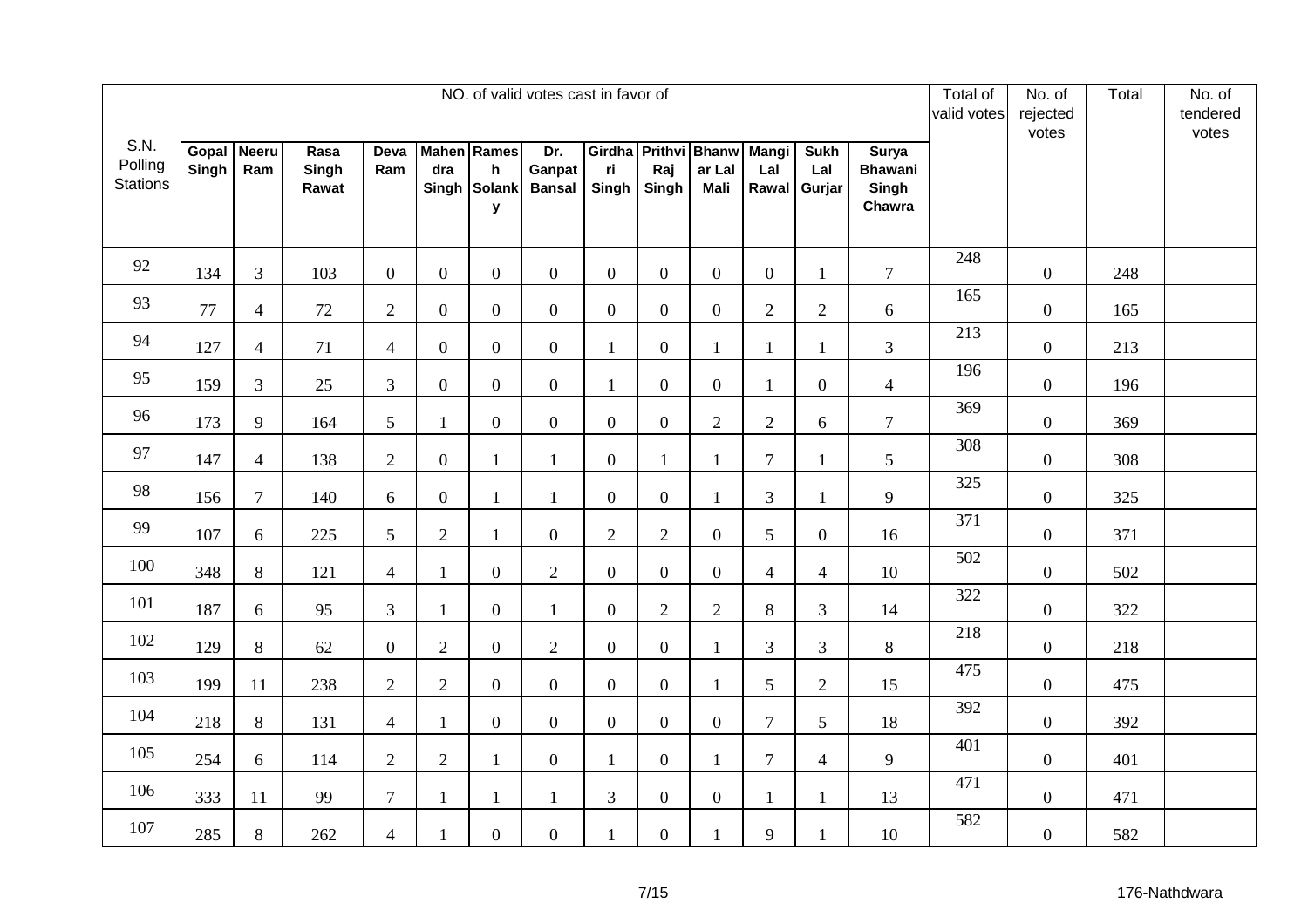|                                    |                |                     |                        |                |                  |                                                         | NO. of valid votes cast in favor of |                |                  |                                               |                              |                              |                                                   | Total of<br>valid votes | No. of<br>rejected<br>votes | Total | No. of<br>tendered<br>votes |
|------------------------------------|----------------|---------------------|------------------------|----------------|------------------|---------------------------------------------------------|-------------------------------------|----------------|------------------|-----------------------------------------------|------------------------------|------------------------------|---------------------------------------------------|-------------------------|-----------------------------|-------|-----------------------------|
| S.N.<br>Polling<br><b>Stations</b> | Gopal<br>Singh | <b>Neeru</b><br>Ram | Rasa<br>Singh<br>Rawat | Deva<br>Ram    | dra              | <b>Mahen</b> Rames<br>$\mathsf{h}$<br>Singh Solank<br>y | Dr.<br>Ganpat<br><b>Bansal</b>      | ri<br>Singh    | Raj<br>Singh     | Girdha Prithvi Bhanw<br>ar Lal<br><b>Mali</b> | <b>Mangi</b><br>Lal<br>Rawal | <b>Sukh</b><br>Lal<br>Gurjar | <b>Surya</b><br><b>Bhawani</b><br>Singh<br>Chawra |                         |                             |       |                             |
| 108                                | 239            | $\overline{4}$      | 127                    | 3              | $\mathbf{1}$     | 1                                                       | $\overline{0}$                      | $\mathbf{1}$   | $\boldsymbol{0}$ | $\overline{0}$                                | $\overline{4}$               | 1                            | 11                                                | 392                     | $\overline{0}$              | 392   |                             |
| 109                                | 43             | $\overline{0}$      | 65                     | $\overline{2}$ | $\boldsymbol{0}$ | $\mathbf{0}$                                            | $\mathbf{1}$                        | $\mathbf{1}$   | $\boldsymbol{0}$ | $\overline{0}$                                | $\overline{0}$               | $\sqrt{2}$                   | $\overline{2}$                                    | 116                     | $\boldsymbol{0}$            | 116   |                             |
| 110                                | 338            | 11                  | 81                     | $\overline{2}$ | $\boldsymbol{0}$ | $\mathbf{1}$                                            | $\overline{0}$                      | $\overline{0}$ | $\boldsymbol{0}$ | 1                                             | $\overline{2}$               | $\boldsymbol{0}$             | 13                                                | 449                     | $\overline{0}$              | 449   |                             |
| 111                                | 177            | 8                   | 157                    | $\overline{0}$ | $\boldsymbol{0}$ | $\overline{0}$                                          | $\overline{0}$                      | $\overline{0}$ | $\boldsymbol{0}$ | $\overline{0}$                                | $\overline{2}$               | 3                            | $8\,$                                             | 355                     | $\overline{0}$              | 355   |                             |
| 112                                | 246            | $\overline{4}$      | 103                    | $\overline{2}$ | $\boldsymbol{0}$ | $\overline{0}$                                          | $\mathbf{0}$                        | $\mathbf{1}$   | $\boldsymbol{0}$ | $\overline{0}$                                | 3                            | 5                            | 11                                                | 375                     | $\overline{0}$              | 375   |                             |
| 113                                | 423            | 14                  | 83                     | $\mathbf{1}$   | $\overline{0}$   | $\overline{0}$                                          | $\mathbf{1}$                        | $\mathbf{1}$   | $\boldsymbol{0}$ | $\mathbf{1}$                                  | $\mathbf{1}$                 | $\mathbf{0}$                 | 9                                                 | 534                     | $\boldsymbol{0}$            | 534   |                             |
| 114                                | 255            | 12                  | 54                     | $\overline{0}$ | $\overline{0}$   | $\boldsymbol{0}$                                        | $\overline{0}$                      | $\overline{0}$ | $\boldsymbol{0}$ | $\overline{0}$                                | $\mathbf{1}$                 | 3                            | 8                                                 | 333                     | $\overline{0}$              | 333   |                             |
| 115                                | 389            | 11                  | 198                    | $\mathbf{0}$   | $\boldsymbol{0}$ | $\mathbf{1}$                                            | $\mathbf{0}$                        | $\mathbf{1}$   | $\mathbf{2}$     | 3                                             | $\overline{2}$               | $\sqrt{2}$                   | $\overline{7}$                                    | 616                     | $\boldsymbol{0}$            | 616   |                             |
| 116                                | 134            | $5\overline{)}$     | 87                     | $\mathbf{1}$   | $\boldsymbol{0}$ | $\overline{0}$                                          | $\overline{0}$                      | $\overline{0}$ | $\boldsymbol{0}$ | $\mathbf{1}$                                  | $\overline{4}$               | $\mathbf{2}$                 | 12                                                | 246                     | $\boldsymbol{0}$            | 246   |                             |
| 117                                | 245            | 2                   | 129                    | $\overline{4}$ | $\boldsymbol{0}$ | $\boldsymbol{0}$                                        | $\overline{0}$                      | $\overline{0}$ | $\overline{0}$   | $\overline{0}$                                | 1                            | $\overline{0}$               | $\mathfrak{S}$                                    | 386                     | $\overline{0}$              | 386   |                             |
| 118                                | 268            | $8\,$               | 136                    | $\overline{0}$ | $\boldsymbol{0}$ | $\boldsymbol{0}$                                        | $\overline{0}$                      | $\overline{0}$ | 3                | 3                                             | $\mathfrak{Z}$               | $\boldsymbol{0}$             | $\mathbf{1}$                                      | 422                     | $\boldsymbol{0}$            | 422   |                             |
| 119                                | 226            | 5                   | 146                    | $\overline{4}$ | $\boldsymbol{0}$ | $\overline{0}$                                          | $\mathbf{1}$                        | $\mathbf{1}$   | $\mathbf{1}$     | $\mathbf{1}$                                  | $\mathbf{1}$                 | $\overline{2}$               | 11                                                | 399                     | $\overline{0}$              | 399   |                             |
| 120                                | 416            | 9                   | 81                     | $\mathbf{1}$   | $\boldsymbol{0}$ | $\overline{0}$                                          | $\overline{0}$                      | $\overline{0}$ | $\boldsymbol{0}$ | $\overline{2}$                                | 3                            | $\overline{2}$               | 11                                                | 525                     | $\overline{0}$              | 525   |                             |
| 121                                | 419            | 14                  | 119                    | $\mathbf{0}$   | $\mathbf{1}$     | $\mathbf{1}$                                            | $\overline{0}$                      | $\overline{0}$ | $\boldsymbol{0}$ | $\overline{0}$                                | $\overline{2}$               | 3                            | 23                                                | 582                     | $\boldsymbol{0}$            | 582   |                             |
| 122                                | 356            | 10                  | 87                     | $\overline{2}$ | $\overline{3}$   | $\mathbf{0}$                                            | $\overline{0}$                      | $\overline{0}$ | $\mathbf{1}$     | $\overline{0}$                                | 3                            | 1                            | 13                                                | 476                     | $\boldsymbol{0}$            | 476   |                             |
| 123                                | 536            | 20                  | 87                     | 6              | $\boldsymbol{0}$ | $\overline{0}$                                          | 1                                   | $\mathbf{1}$   | $\boldsymbol{0}$ | 3                                             | $\mathbf{1}$                 | 5                            | 25                                                | 685                     | $\boldsymbol{0}$            | 685   |                             |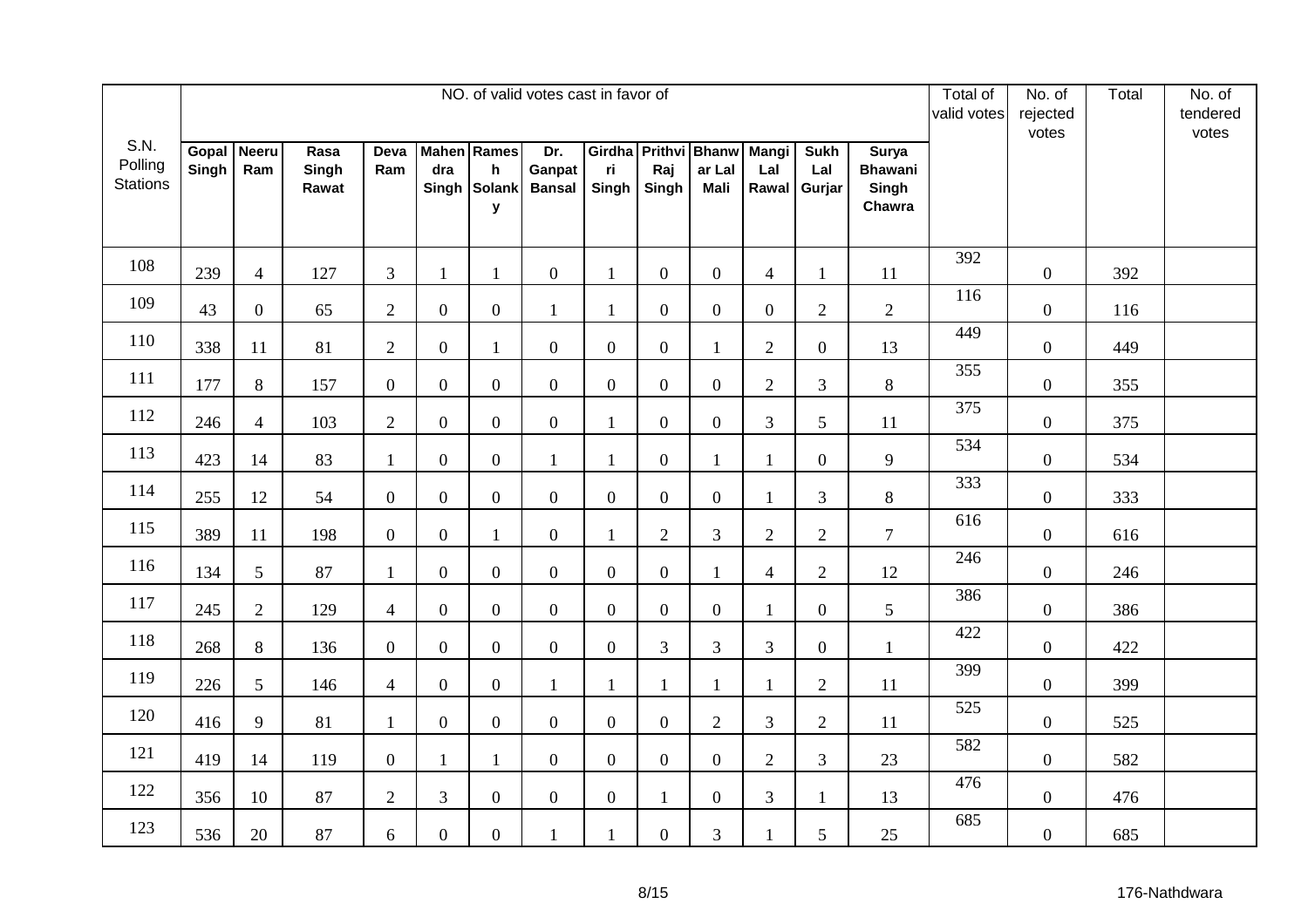|                                    |                |                     |                        |                |                  |                                                         | NO. of valid votes cast in favor of |                |                  |                                               |                              |                              |                                                   | Total of<br>valid votes | No. of<br>rejected<br>votes | Total | No. of<br>tendered<br>votes |
|------------------------------------|----------------|---------------------|------------------------|----------------|------------------|---------------------------------------------------------|-------------------------------------|----------------|------------------|-----------------------------------------------|------------------------------|------------------------------|---------------------------------------------------|-------------------------|-----------------------------|-------|-----------------------------|
| S.N.<br>Polling<br><b>Stations</b> | Gopal<br>Singh | <b>Neeru</b><br>Ram | Rasa<br>Singh<br>Rawat | Deva<br>Ram    | dra              | <b>Mahen</b> Rames<br>$\mathsf{h}$<br>Singh Solank<br>y | Dr.<br>Ganpat<br><b>Bansal</b>      | ri<br>Singh    | Raj<br>Singh     | Girdha Prithvi Bhanw<br>ar Lal<br><b>Mali</b> | <b>Mangi</b><br>Lal<br>Rawal | <b>Sukh</b><br>Lal<br>Gurjar | <b>Surya</b><br><b>Bhawani</b><br>Singh<br>Chawra |                         |                             |       |                             |
| 124                                | 152            | 9                   | 143                    | $\mathbf{1}$   | $\mathbf{1}$     | 1                                                       | $\overline{0}$                      | $\mathbf{1}$   | $\boldsymbol{0}$ | $\overline{2}$                                | 3                            | $\overline{2}$               | 16                                                | 331                     | $\overline{0}$              | 331   |                             |
| 125                                | 300            | $\tau$              | 46                     | $\overline{0}$ | $\boldsymbol{0}$ | $\boldsymbol{0}$                                        | $\overline{0}$                      | $\mathbf{1}$   | $\boldsymbol{0}$ | $\mathbf{0}$                                  | $\overline{2}$               | 3                            | 18                                                | 377                     | $\boldsymbol{0}$            | 377   |                             |
| 126                                | 179            | $8\,$               | 60                     | $\mathbf{1}$   | $\boldsymbol{0}$ | $\mathbf{0}$                                            | $\overline{0}$                      | $\overline{0}$ | $\boldsymbol{0}$ | $\overline{0}$                                | $\mathbf{1}$                 | $\overline{0}$               | 5                                                 | 254                     | $\overline{0}$              | 254   |                             |
| 127                                | 341            | 12                  | 77                     | $\overline{2}$ | $\boldsymbol{0}$ | $\mathbf{1}$                                            | $\overline{0}$                      | $\overline{0}$ | $\overline{2}$   | 3                                             | 8                            | $\overline{7}$               | 21                                                | 474                     | $\overline{0}$              | 474   |                             |
| 128                                | 44             | $\tau$              | 73                     | $\mathbf{0}$   | $\boldsymbol{0}$ | $\overline{0}$                                          | $\mathbf{0}$                        | $\mathbf{1}$   | $\boldsymbol{0}$ | $\overline{0}$                                | $\mathbf{1}$                 | 1                            | $\overline{4}$                                    | 131                     | $\overline{0}$              | 131   |                             |
| 129                                | 99             | 5                   | 37                     | $\overline{0}$ | $\mathbf{1}$     | $\overline{0}$                                          | $\overline{0}$                      | $\overline{0}$ | $\overline{0}$   | $\mathbf{1}$                                  | $\overline{0}$               | $\overline{2}$               | 13                                                | 158                     | $\boldsymbol{0}$            | 158   |                             |
| 130                                | 133            | 6                   | 31                     | 1              | $\overline{0}$   | $\mathbf{1}$                                            | $\overline{0}$                      | $\overline{0}$ | $\mathbf{1}$     | $\overline{0}$                                | $\overline{3}$               | $\overline{0}$               | $\overline{7}$                                    | 183                     | $\overline{0}$              | 183   |                             |
| 131                                | 197            | 8                   | 42                     | $\mathbf{0}$   | $\boldsymbol{0}$ | $\overline{0}$                                          | $\mathbf{0}$                        | $\overline{0}$ | $\boldsymbol{0}$ | 1                                             | $\boldsymbol{0}$             | $\overline{4}$               | $\mathbf{1}$                                      | 253                     | $\boldsymbol{0}$            | 253   |                             |
| 132                                | 420            | 13                  | 228                    | 10             | $\mathfrak{Z}$   | $\overline{2}$                                          | $\overline{0}$                      | $\overline{2}$ | $\overline{2}$   | $\overline{4}$                                | 13                           | 8                            | 28                                                | 733                     | $\boldsymbol{0}$            | 733   |                             |
| 133                                | 253            | 8                   | 66                     | $\overline{3}$ | $\mathbf{1}$     | $\boldsymbol{0}$                                        | $\overline{0}$                      | $\mathbf{1}$   | $\overline{0}$   | 3                                             | 6                            | $\overline{2}$               | 25                                                | 368                     | $\overline{0}$              | 368   |                             |
| 134                                | 167            | $\mathbf{2}$        | 157                    | $\mathfrak{Z}$ | $\mathbf{1}$     | $\boldsymbol{0}$                                        | $\overline{0}$                      | $\overline{0}$ | $\boldsymbol{0}$ | 1                                             | $8\,$                        | $\mathbf{1}$                 | 10                                                | 350                     | $\boldsymbol{0}$            | 350   |                             |
| 135                                | 255            | 14                  | 54                     | $\mathbf{1}$   | $\boldsymbol{0}$ | $\overline{0}$                                          | $\overline{0}$                      | $\overline{0}$ | $\overline{2}$   | $\mathbf{1}$                                  | $\overline{2}$               | $\mathbf{1}$                 | 8                                                 | 338                     | $\overline{0}$              | 338   |                             |
| 136                                | 133            | 6                   | 57                     | $\overline{0}$ | $\overline{2}$   | $\overline{0}$                                          | $\overline{0}$                      | $\mathbf{1}$   | $\boldsymbol{0}$ | 1                                             | $\overline{2}$               | $\overline{0}$               | $8\,$                                             | 210                     | $\boldsymbol{0}$            | 210   |                             |
| 137                                | 199            | $\overline{7}$      | 33                     | $\overline{3}$ | $\overline{0}$   | $\mathbf{0}$                                            | $\mathbf{0}$                        | $\overline{0}$ | $\boldsymbol{0}$ | $\mathbf{1}$                                  | $\mathbf{1}$                 | $\mathbf{1}$                 | $\overline{2}$                                    | 247                     | $\overline{0}$              | 247   |                             |
| 138                                | 312            | 14                  | 194                    | $\overline{2}$ | $\overline{2}$   | 3                                                       | $\mathbf{1}$                        | $\mathbf{1}$   | $\mathbf{1}$     | $\overline{2}$                                | $\mathbf{1}$                 | $\overline{4}$               | 8                                                 | 545                     | $\boldsymbol{0}$            | 545   |                             |
| 139                                | 218            | 11                  | 181                    | $\overline{4}$ | 3                | 3                                                       | $\overline{0}$                      | 1              | $\mathbf{1}$     |                                               | 5                            | $\overline{2}$               | 14                                                | 444                     | $\boldsymbol{0}$            | 444   |                             |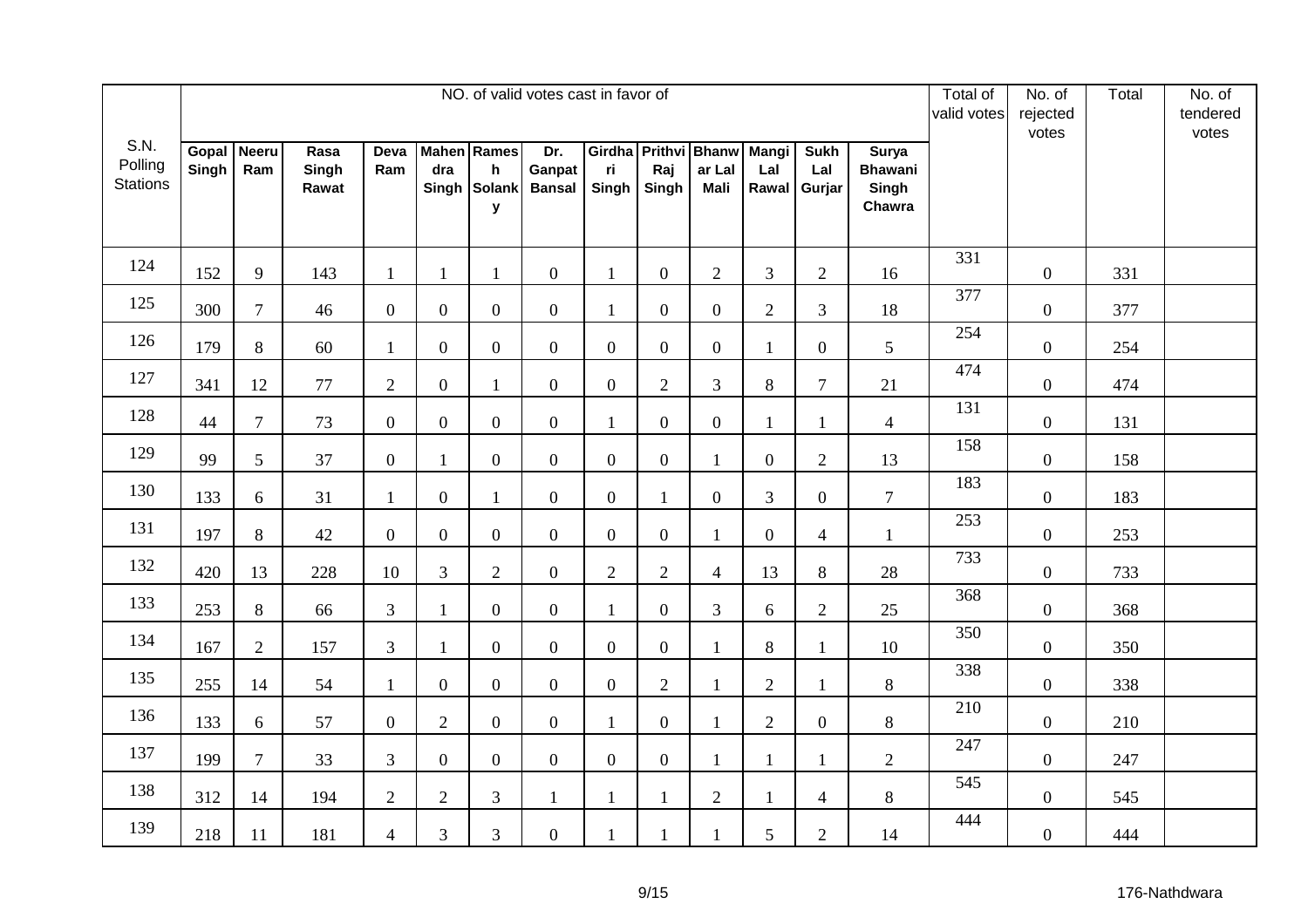|                                    |                |                     |                        |                |                  |                                                         | NO. of valid votes cast in favor of |                |                  |                                               |                              |                              |                                                   | Total of<br>valid votes | No. of<br>rejected<br>votes | Total | No. of<br>tendered<br>votes |
|------------------------------------|----------------|---------------------|------------------------|----------------|------------------|---------------------------------------------------------|-------------------------------------|----------------|------------------|-----------------------------------------------|------------------------------|------------------------------|---------------------------------------------------|-------------------------|-----------------------------|-------|-----------------------------|
| S.N.<br>Polling<br><b>Stations</b> | Gopal<br>Singh | <b>Neeru</b><br>Ram | Rasa<br>Singh<br>Rawat | Deva<br>Ram    | dra              | <b>Mahen</b> Rames<br>$\mathsf{h}$<br>Singh Solank<br>y | Dr.<br>Ganpat<br><b>Bansal</b>      | ri<br>Singh    | Raj<br>Singh     | Girdha Prithvi Bhanw<br>ar Lal<br><b>Mali</b> | <b>Mangi</b><br>Lal<br>Rawal | <b>Sukh</b><br>Lal<br>Gurjar | <b>Surya</b><br><b>Bhawani</b><br>Singh<br>Chawra |                         |                             |       |                             |
| 140                                | 241            | 8                   | 119                    | $\mathbf{1}$   | 2                | $\boldsymbol{0}$                                        | $\overline{0}$                      | $\overline{0}$ | $\boldsymbol{0}$ | 1                                             | 6                            | $\overline{2}$               | 8                                                 | 388                     | $\overline{0}$              | 388   |                             |
| 141                                | 212            | 9                   | 91                     | $\overline{2}$ | $\boldsymbol{0}$ | $\mathbf{1}$                                            | $\overline{0}$                      | $\overline{0}$ | $\mathbf{1}$     | $\mathbf{1}$                                  | $\mathbf{1}$                 | $\mathbf{1}$                 | $\overline{7}$                                    | 326                     | $\boldsymbol{0}$            | 326   |                             |
| 142                                | 80             | $\overline{4}$      | 129                    | $\overline{0}$ | $\mathbf{1}$     | $\mathbf{1}$                                            | $\overline{0}$                      | $\overline{0}$ | $\boldsymbol{0}$ | $\overline{2}$                                | $\overline{2}$               | $\boldsymbol{0}$             | $\mathfrak{Z}$                                    | 222                     | $\overline{0}$              | 222   |                             |
| 143                                | 65             | $5\overline{)}$     | 159                    | $\mathfrak{Z}$ | $\boldsymbol{0}$ | $\mathbf{1}$                                            | $\overline{0}$                      | $\overline{0}$ | $\boldsymbol{0}$ | 1                                             | $\mathfrak{Z}$               | $\boldsymbol{0}$             | $\overline{7}$                                    | 244                     | $\overline{0}$              | 244   |                             |
| 144                                | 69             | $\overline{4}$      | 197                    | $8\,$          | $\overline{3}$   | $\mathbf{1}$                                            | $\overline{2}$                      | $\overline{0}$ | $\mathbf{1}$     | $\overline{0}$                                | 9                            | $\boldsymbol{0}$             | $\overline{7}$                                    | 301                     | $\overline{0}$              | 301   |                             |
| 145                                | 210            | $\overline{7}$      | 119                    | $\overline{2}$ | $\overline{0}$   | $\mathbf{1}$                                            | $\overline{0}$                      | $\overline{0}$ | $\mathbf{1}$     | $\mathbf{1}$                                  | 6                            | $\mathbf{0}$                 | 12                                                | 359                     | $\overline{0}$              | 359   |                             |
| 146                                | 195            | 6                   | 155                    | 9              | $\overline{0}$   | $\boldsymbol{0}$                                        | $\mathbf{1}$                        | $\overline{0}$ | 3                | $\overline{2}$                                | 14                           | $\overline{4}$               | 22                                                | 411                     | $\overline{0}$              | 411   |                             |
| 147                                | 293            | $8\,$               | 190                    | $\overline{7}$ | $\mathbf{1}$     | $\overline{0}$                                          | $\overline{0}$                      | $\mathbf{0}$   | $\boldsymbol{0}$ | $\overline{0}$                                | $\mathbf{1}$                 | $\sqrt{2}$                   | 11                                                | 513                     | $\boldsymbol{0}$            | 513   |                             |
| 148                                | 250            | $\overline{7}$      | 110                    | $\overline{4}$ | $\overline{2}$   | $\boldsymbol{0}$                                        | $\overline{0}$                      | $\mathbf{1}$   | $\boldsymbol{0}$ | $\overline{2}$                                | $\mathbf{1}$                 | $\mathbf{1}$                 | 20                                                | 398                     | $\boldsymbol{0}$            | 398   |                             |
| 149                                | 239            | $\overline{4}$      | 26                     | $\mathbf{1}$   | $\boldsymbol{0}$ | $\boldsymbol{0}$                                        | $\overline{0}$                      | $\overline{0}$ | $\mathbf{1}$     | $\overline{0}$                                | $\overline{2}$               | $\overline{2}$               | 17                                                | 292                     | $\overline{0}$              | 292   |                             |
| 150                                | 109            | 10                  | 117                    | $\mathfrak{Z}$ | $\mathbf{1}$     | $\boldsymbol{0}$                                        | $\overline{0}$                      | $\overline{0}$ | $\boldsymbol{0}$ | 1                                             | 6                            | $\mathbf{1}$                 | 18                                                | 266                     | $\boldsymbol{0}$            | 266   | $\mathbf{1}$                |
| 151                                | 164            | 5                   | 134                    | 5              | $\mathbf{1}$     | $\mathbf{1}$                                            | $\overline{0}$                      | $\mathbf{1}$   | $\mathbf{1}$     | $\mathbf{0}$                                  | $\overline{4}$               | 3                            | $\tau$                                            | 326                     | $\overline{0}$              | 326   |                             |
| 152                                | 459            | 8                   | 215                    | $8\,$          | $\overline{2}$   | $\overline{0}$                                          | $\overline{0}$                      | $\overline{0}$ | $\boldsymbol{0}$ | 3                                             | 5                            | $\overline{2}$               | 11                                                | 713                     | $\boldsymbol{0}$            | 713   |                             |
| 153                                | 305            | $\,8\,$             | 71                     | $\mathbf{1}$   | $\overline{0}$   | $\mathbf{0}$                                            | $\overline{0}$                      | $\overline{0}$ | $\boldsymbol{0}$ | $\mathbf{2}$                                  | $\mathbf{1}$                 | $\sqrt{2}$                   | 12                                                | 402                     | $\boldsymbol{0}$            | 402   |                             |
| 154                                | 205            | 8                   | 117                    | $\overline{2}$ | $\mathbf{1}$     | $\overline{0}$                                          | $\overline{0}$                      | $\mathbf{1}$   | $\boldsymbol{0}$ | $\overline{0}$                                | 10                           | 3                            | 10                                                | 357                     | $\boldsymbol{0}$            | 357   |                             |
| 155                                | 383            | 19                  | 87                     | 5              | 5                | $\overline{0}$                                          | $\overline{0}$                      | $\mathbf{1}$   | $\mathbf{1}$     | 1                                             | $\overline{4}$               | 5                            | 22                                                | 533                     | $\boldsymbol{0}$            | 533   |                             |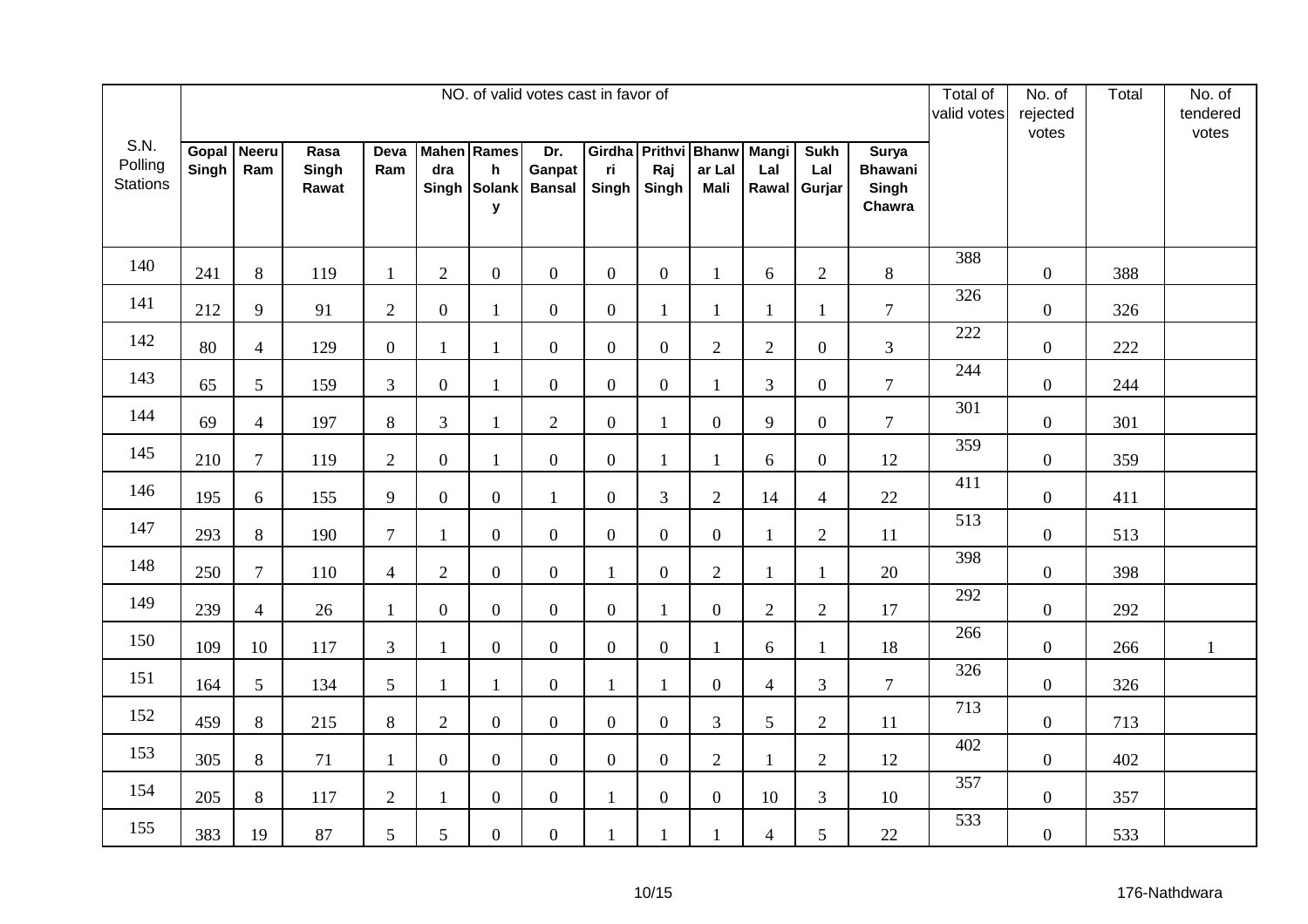|                                    |                |                     |                        |                  |                  |                                                         | NO. of valid votes cast in favor of |                |                  |                                               |                              |                              |                                                   | Total of<br>valid votes | No. of<br>rejected<br>votes | Total | No. of<br>tendered<br>votes |
|------------------------------------|----------------|---------------------|------------------------|------------------|------------------|---------------------------------------------------------|-------------------------------------|----------------|------------------|-----------------------------------------------|------------------------------|------------------------------|---------------------------------------------------|-------------------------|-----------------------------|-------|-----------------------------|
| S.N.<br>Polling<br><b>Stations</b> | Gopal<br>Singh | <b>Neeru</b><br>Ram | Rasa<br>Singh<br>Rawat | Deva<br>Ram      | dra              | <b>Mahen</b> Rames<br>$\mathsf{h}$<br>Singh Solank<br>y | Dr.<br>Ganpat<br><b>Bansal</b>      | ri<br>Singh    | Raj<br>Singh     | Girdha Prithvi Bhanw<br>ar Lal<br><b>Mali</b> | <b>Mangi</b><br>Lal<br>Rawal | <b>Sukh</b><br>Lal<br>Gurjar | <b>Surya</b><br><b>Bhawani</b><br>Singh<br>Chawra |                         |                             |       |                             |
| 156                                | 135            | 8                   | 57                     | 6                | $\mathbf{1}$     | $\boldsymbol{0}$                                        | $\overline{0}$                      | $\mathbf{1}$   | $\boldsymbol{0}$ | $\overline{0}$                                | $\tau$                       | 3                            | 12                                                | 230                     | $\overline{0}$              | 230   |                             |
| 157                                | 328            | 12                  | 151                    | $\,8\,$          | $\overline{2}$   | $\boldsymbol{0}$                                        | $\overline{0}$                      | $\mathbf{0}$   | $\mathbf{1}$     | $\overline{4}$                                | $\overline{7}$               | $\sqrt{2}$                   | 20                                                | 535                     | $\boldsymbol{0}$            | 535   |                             |
| 158                                | 184            | 10                  | 35                     | $\mathfrak{Z}$   | $\boldsymbol{0}$ | $\mathbf{1}$                                            | $\overline{0}$                      | $\overline{0}$ | $\mathbf{1}$     | 1                                             | $\boldsymbol{0}$             | $\mathbf{2}$                 | $8\,$                                             | 245                     | $\overline{0}$              | 245   |                             |
| 159                                | 169            | $\overline{7}$      | 44                     | $\overline{2}$   | $\boldsymbol{0}$ | $\overline{0}$                                          | $\mathbf{1}$                        | $\mathbf{1}$   | $\boldsymbol{0}$ | 1                                             | $\mathbf{1}$                 | $\mathbf{2}$                 | 11                                                | 239                     | $\overline{0}$              | 239   |                             |
| 160                                | 302            | 18                  | 222                    | 10               | $\overline{4}$   | $\overline{0}$                                          | $\overline{2}$                      | $\mathbf{1}$   | $\boldsymbol{0}$ | $\overline{2}$                                | 3                            | $\tau$                       | 14                                                | 585                     | $\boldsymbol{0}$            | 585   |                             |
| 161                                | 232            | 12                  | 73                     | $\overline{7}$   | $\overline{0}$   | $\overline{0}$                                          | $\overline{0}$                      | $\mathbf{1}$   | $\overline{2}$   | $\mathbf{1}$                                  | $\overline{2}$               | $\mathbf{1}$                 | 9                                                 | 340                     | $\boldsymbol{0}$            | 340   |                             |
| 162                                | 384            | 17                  | 78                     | $\mathbf{1}$     | $\overline{0}$   | $\boldsymbol{0}$                                        | $\overline{0}$                      | $\overline{0}$ | $\mathbf{1}$     | $\mathbf{1}$                                  | $\overline{2}$               | $\overline{2}$               | 10                                                | 496                     | $\overline{0}$              | 496   |                             |
| 163                                | 490            | 21                  | 108                    | $\overline{4}$   | $\mathbf{2}$     | $\overline{2}$                                          | $\mathbf{0}$                        | $\mathbf{0}$   | $\mathbf{1}$     | $\overline{2}$                                | 6                            | 5                            | 30                                                | 671                     | $\boldsymbol{0}$            | 671   |                             |
| 164                                | 87             | $\tau$              | 136                    | $\overline{4}$   | $\boldsymbol{0}$ | $\boldsymbol{0}$                                        | $\overline{0}$                      | $\overline{0}$ | $\boldsymbol{0}$ | $\mathbf{1}$                                  | $\overline{4}$               | $\mathbf{2}$                 | 13                                                | 254                     | $\boldsymbol{0}$            | 254   |                             |
| 165                                | 324            | 21                  | 50                     | $\overline{4}$   | $\boldsymbol{0}$ | $\boldsymbol{0}$                                        | 3                                   | $\mathbf{1}$   | $\overline{0}$   | 1                                             | $\overline{4}$               | $\mathbf{1}$                 | $\tau$                                            | 416                     | $\overline{0}$              | 416   |                             |
| 166                                | 340            | 6                   | 90                     | $\boldsymbol{0}$ | $\mathbf{1}$     | 1                                                       | $\mathbf{1}$                        | $\overline{0}$ | $\boldsymbol{0}$ | 1                                             | 1                            | $\mathbf{1}$                 | $\overline{2}$                                    | 444                     | $\boldsymbol{0}$            | 444   | $\mathbf{1}$                |
| 167                                | 333            | 11                  | 122                    | $\mathbf{0}$     | $\boldsymbol{0}$ | $\mathbf{1}$                                            | $\overline{0}$                      | $\overline{0}$ | $\boldsymbol{0}$ | $\overline{0}$                                | $\mathbf{0}$                 | $\mathbf{1}$                 | 12                                                | 480                     | $\boldsymbol{0}$            | 480   |                             |
| 168                                | 275            | $\overline{7}$      | 301                    | $\overline{4}$   | $\boldsymbol{0}$ | $\mathbf{1}$                                            | $\mathbf{1}$                        | $\overline{0}$ | $\mathbf{1}$     | 1                                             | 3                            | 1                            | 9                                                 | 604                     | $\overline{0}$              | 604   |                             |
| 169                                | 301            | 19                  | 207                    | 11               | $\overline{4}$   | $\overline{0}$                                          | $\mathbf{0}$                        | $\overline{2}$ | $\mathbf{1}$     | 1                                             | 5                            | $\sqrt{2}$                   | 12                                                | 565                     | $\boldsymbol{0}$            | 565   |                             |
| 170                                | 399            | 20                  | 261                    | $\overline{4}$   | $\mathbf{1}$     | $\mathbf{1}$                                            | $\mathbf{1}$                        | $\overline{0}$ | $\mathbf{1}$     | 6                                             | $\overline{7}$               | $\overline{4}$               | 21                                                | 726                     | $\boldsymbol{0}$            | 726   |                             |
| 171                                | 187            | 5                   | 86                     | $\overline{2}$   | $\mathbf{1}$     | $\overline{0}$                                          | $\overline{0}$                      | $\overline{0}$ | $\mathbf{1}$     | $\overline{0}$                                | 3                            | $\overline{0}$               | 5                                                 | 290                     | $\boldsymbol{0}$            | 290   |                             |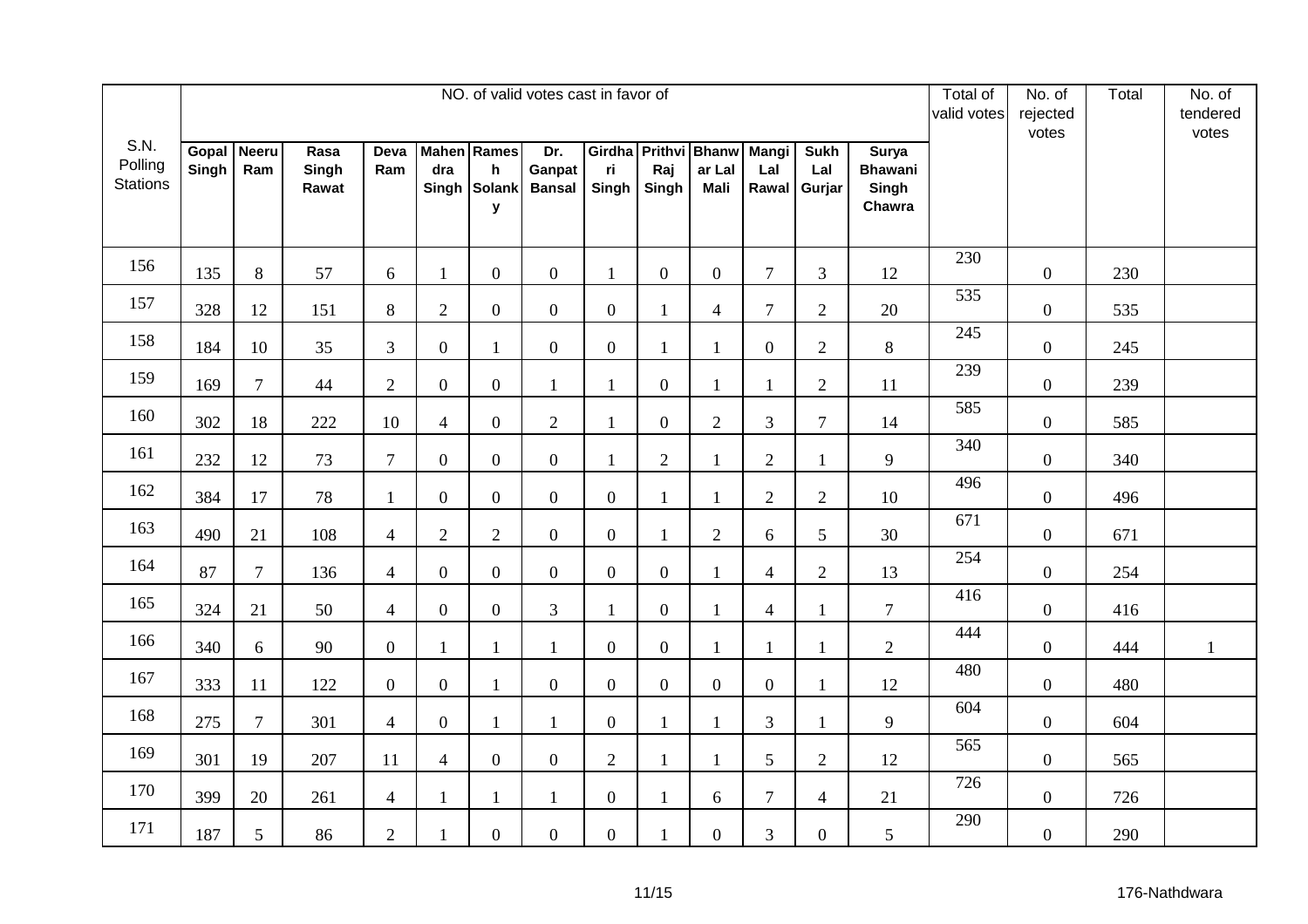|                                    |                |                     |                        |                |                  |                                                         | NO. of valid votes cast in favor of |                |                  |                                               |                              |                              |                                                   | Total of<br>valid votes | No. of<br>rejected<br>votes | Total | No. of<br>tendered<br>votes |
|------------------------------------|----------------|---------------------|------------------------|----------------|------------------|---------------------------------------------------------|-------------------------------------|----------------|------------------|-----------------------------------------------|------------------------------|------------------------------|---------------------------------------------------|-------------------------|-----------------------------|-------|-----------------------------|
| S.N.<br>Polling<br><b>Stations</b> | Gopal<br>Singh | <b>Neeru</b><br>Ram | Rasa<br>Singh<br>Rawat | Deva<br>Ram    | dra              | <b>Mahen</b> Rames<br>$\mathsf{h}$<br>Singh Solank<br>y | Dr.<br>Ganpat<br><b>Bansal</b>      | ri<br>Singh    | Raj<br>Singh     | Girdha Prithvi Bhanw<br>ar Lal<br><b>Mali</b> | <b>Mangi</b><br>Lal<br>Rawal | <b>Sukh</b><br>Lal<br>Gurjar | <b>Surya</b><br><b>Bhawani</b><br>Singh<br>Chawra |                         |                             |       |                             |
| 172                                | 238            | 24                  | 137                    | 9              | $\mathbf{1}$     | $\boldsymbol{0}$                                        | $\overline{0}$                      | 2              | $\overline{0}$   | $\overline{0}$                                | $\overline{2}$               | 5 <sup>5</sup>               | 15                                                | 433                     | $\overline{0}$              | 433   |                             |
| 173                                | 241            | $\tau$              | 101                    | $\overline{3}$ | $\overline{0}$   | $\mathbf{1}$                                            | $\overline{0}$                      | $\overline{2}$ | $\mathbf{1}$     | $\mathbf{0}$                                  | $\overline{2}$               | $\overline{0}$               | 12                                                | 370                     | $\boldsymbol{0}$            | 370   |                             |
| 174                                | 242            | 10                  | 117                    | $\overline{2}$ | $\boldsymbol{0}$ | $\overline{0}$                                          | $\overline{0}$                      | $\overline{0}$ | $\mathbf{1}$     | 1                                             | $\overline{0}$               | $\mathbf{0}$                 | 5                                                 | 378                     | $\overline{0}$              | 378   |                             |
| 175                                | 75             | $\mathfrak{Z}$      | $38\,$                 | $\mathbf{1}$   | $\boldsymbol{0}$ | $\overline{0}$                                          | $\overline{0}$                      | $\overline{0}$ | $\mathbf{1}$     | $\overline{0}$                                | 3                            | 3                            | 9                                                 | 133                     | $\overline{0}$              | 133   |                             |
| 176                                | 218            | $\overline{4}$      | 75                     | $\mathbf{0}$   | $\boldsymbol{0}$ | $\overline{0}$                                          | $\mathbf{0}$                        | $\mathbf{1}$   | $\boldsymbol{0}$ | $\overline{0}$                                | $\overline{4}$               | $\overline{4}$               | $\overline{7}$                                    | 313                     | $\overline{0}$              | 313   |                             |
| 177                                | 297            | 19                  | 349                    | 12             | $\overline{2}$   | $\overline{0}$                                          | $\overline{0}$                      | $\mathbf{1}$   | $\boldsymbol{0}$ | $\overline{0}$                                | 11                           | 5                            | 17                                                | 713                     | $\overline{0}$              | 713   |                             |
| 178                                | 342            | 14                  | 334                    | 16             | $\overline{2}$   | $\overline{2}$                                          | $\overline{2}$                      | $\overline{0}$ | $\mathbf{1}$     | $\overline{7}$                                | 12                           | $\overline{7}$               | 29                                                | 768                     | $\overline{0}$              | 768   |                             |
| 179                                | 118            | $\overline{4}$      | 251                    | $\overline{4}$ | $\mathbf{1}$     | $\overline{0}$                                          | $\mathbf{0}$                        | $\mathbf{1}$   | $\mathbf{1}$     | 3                                             | 6                            | 3                            | 9                                                 | 401                     | $\overline{0}$              | 401   |                             |
| 180                                | 244            | 6                   | 95                     | $\mathbf{1}$   | $\boldsymbol{0}$ | $\boldsymbol{0}$                                        | $\mathbf{1}$                        | $\overline{0}$ | $\mathbf{1}$     | $\overline{0}$                                | $\mathbf{1}$                 |                              | $\overline{7}$                                    | 357                     | $\boldsymbol{0}$            | 357   |                             |
| 181                                | 271            | 10                  | 193                    | $\overline{4}$ | $\mathbf{1}$     | $\boldsymbol{0}$                                        | $\mathbf{1}$                        | $\mathbf{1}$   | 1                | $\mathbf{0}$                                  | $\overline{7}$               | $\overline{2}$               | 13                                                | 504                     | $\overline{0}$              | 504   |                             |
| 182                                | 352            | $8\,$               | 377                    | 6              | $\mathbf{1}$     | $\boldsymbol{0}$                                        | $\overline{0}$                      | $\mathbf{2}$   | $\mathbf{1}$     | 1                                             | $8\,$                        | $\overline{4}$               | 18                                                | 778                     | $\boldsymbol{0}$            | 778   |                             |
| 183                                | 277            | $\overline{4}$      | 95                     | $\mathbf{0}$   | $\boldsymbol{0}$ | 1                                                       | $\overline{0}$                      | $\overline{0}$ | $\mathbf{1}$     | $\mathbf{0}$                                  | $\overline{2}$               | $\mathbf{1}$                 | 12                                                | 393                     | $\overline{0}$              | 393   |                             |
| 184                                | 393            | $\overline{7}$      | 105                    | $\mathbf{1}$   | $\mathbf{1}$     | $\overline{0}$                                          | $\overline{0}$                      | $\overline{0}$ | $\boldsymbol{0}$ | $\overline{2}$                                | $\overline{2}$               | 1                            | 30                                                | 542                     | $\boldsymbol{0}$            | 542   | $\mathbf{1}$                |
| 185                                | 87             | $\mathbf{1}$        | 86                     | $\mathbf{0}$   | $\mathbf{1}$     | $\boldsymbol{0}$                                        | $\overline{0}$                      | $\overline{0}$ | $\boldsymbol{0}$ | $\mathbf{1}$                                  | $\mathbf{0}$                 | $\sqrt{2}$                   | $\overline{4}$                                    | 182                     | $\boldsymbol{0}$            | 182   |                             |
| 186                                | 180            | 8                   | 97                     | $\overline{2}$ | $\boldsymbol{0}$ | $\boldsymbol{0}$                                        | $\overline{0}$                      | $\overline{0}$ | $\boldsymbol{0}$ | $\mathbf{0}$                                  | $\mathbf{1}$                 | $\overline{2}$               | $\overline{7}$                                    | 297                     | $\overline{0}$              | 297   |                             |
| 187                                | 172            | 6                   | 166                    | $\overline{4}$ | $\boldsymbol{0}$ | $\overline{0}$                                          | 1                                   | $\overline{0}$ | $\mathbf{1}$     | 1                                             | 6                            | 3                            | 5                                                 | 365                     | $\boldsymbol{0}$            | 365   |                             |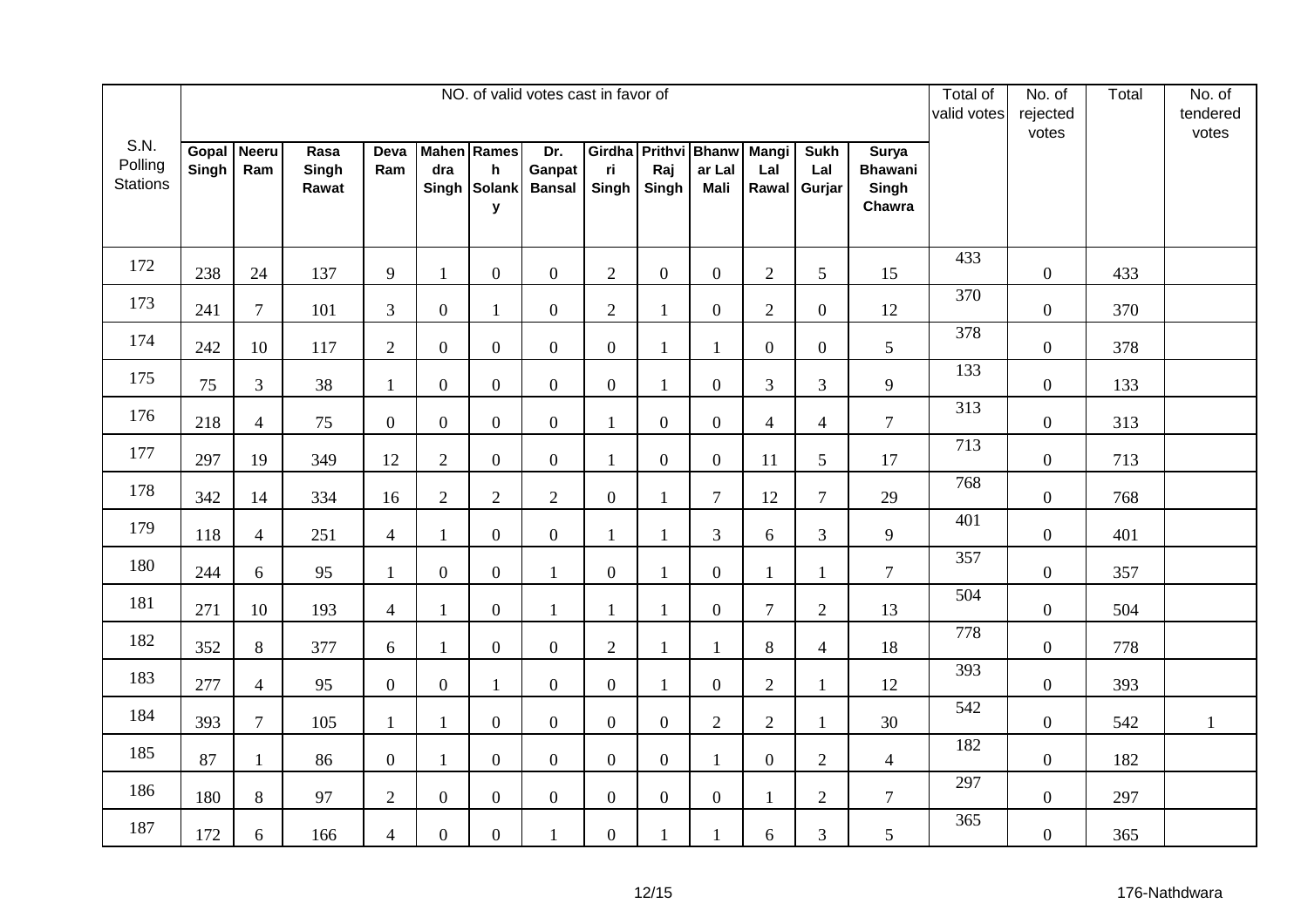|                                    | NO. of valid votes cast in favor of |                     |                        |                |                  |                                                         |                                |                |                  |                                               |                              |                              |                                                   |     | No. of<br>rejected<br>votes | Total | No. of<br>tendered<br>votes |
|------------------------------------|-------------------------------------|---------------------|------------------------|----------------|------------------|---------------------------------------------------------|--------------------------------|----------------|------------------|-----------------------------------------------|------------------------------|------------------------------|---------------------------------------------------|-----|-----------------------------|-------|-----------------------------|
| S.N.<br>Polling<br><b>Stations</b> | Gopal<br>Singh                      | <b>Neeru</b><br>Ram | Rasa<br>Singh<br>Rawat | Deva<br>Ram    | dra              | <b>Mahen</b> Rames<br>$\mathsf{h}$<br>Singh Solank<br>y | Dr.<br>Ganpat<br><b>Bansal</b> | ri<br>Singh    | Raj<br>Singh     | Girdha Prithvi Bhanw<br>ar Lal<br><b>Mali</b> | <b>Mangi</b><br>Lal<br>Rawal | <b>Sukh</b><br>Lal<br>Gurjar | <b>Surya</b><br><b>Bhawani</b><br>Singh<br>Chawra |     |                             |       |                             |
| 188                                | 161                                 | 10                  | 195                    | $\overline{4}$ | $\overline{0}$   | $\mathbf{2}$                                            | $\overline{0}$                 | $\mathbf{1}$   | $\boldsymbol{0}$ | 1                                             | $\overline{2}$               | 1                            | $\overline{4}$                                    | 381 | $\overline{0}$              | 381   |                             |
| 189                                | 469                                 | 12                  | 124                    | $\overline{4}$ | $\boldsymbol{0}$ | $\boldsymbol{0}$                                        | $\mathbf{1}$                   | $\overline{0}$ | $\boldsymbol{0}$ | $\overline{2}$                                | $\overline{3}$               | $\overline{0}$               | 15                                                | 630 | $\boldsymbol{0}$            | 630   |                             |
| 190                                | 192                                 | 5                   | 58                     | $\overline{0}$ | $\boldsymbol{0}$ | $\boldsymbol{0}$                                        | $\overline{0}$                 | $\overline{0}$ | $\boldsymbol{0}$ | 1                                             | $\mathbf{0}$                 | $\mathbf{0}$                 | $8\,$                                             | 264 | $\boldsymbol{0}$            | 264   |                             |
| 191                                | 93                                  | $\overline{2}$      | 69                     | $\mathbf{1}$   | $\boldsymbol{0}$ | $\overline{0}$                                          | $\overline{0}$                 | $\overline{0}$ | $\overline{0}$   | $\overline{0}$                                | 3                            | 1                            | $\mathbf{1}$                                      | 170 | $\overline{0}$              | 170   |                             |
| 192                                | 175                                 | $\overline{4}$      | 170                    | $\overline{2}$ | $\boldsymbol{0}$ | $\overline{0}$                                          | $\mathbf{0}$                   | $\overline{0}$ | $\boldsymbol{0}$ | $\overline{2}$                                | 8                            | $\sqrt{2}$                   | 10                                                | 373 | $\overline{0}$              | 373   |                             |
| 193                                | 177                                 | 5                   | 157                    | $\mathbf{1}$   | $\overline{0}$   | $\mathbf{1}$                                            | $\overline{0}$                 | $\overline{0}$ | $\overline{0}$   | $\overline{0}$                                | $\mathbf{1}$                 | $\mathbf{0}$                 | 6                                                 | 348 | $\overline{0}$              | 348   |                             |
| 194                                | 153                                 | 2                   | 87                     | $\overline{7}$ | $\overline{2}$   | $\boldsymbol{0}$                                        | $\mathbf{1}$                   | $\overline{0}$ | $\boldsymbol{0}$ | 1                                             | 11                           | 3                            | 14                                                | 281 | $\overline{0}$              | 281   |                             |
| 195                                | 105                                 | $\overline{2}$      | 139                    | $\overline{4}$ | $\mathbf{2}$     | $\overline{0}$                                          | $\overline{0}$                 | $\overline{2}$ | $\boldsymbol{0}$ | 1                                             | $\overline{7}$               | 1                            | $\overline{4}$                                    | 267 | $\boldsymbol{0}$            | 267   |                             |
| 196                                | 69                                  | $\overline{7}$      | 83                     | $\overline{0}$ | $\boldsymbol{0}$ | $\boldsymbol{0}$                                        | $\mathbf{1}$                   | $\overline{0}$ | $\boldsymbol{0}$ | $\mathbf{1}$                                  | $\overline{2}$               | $\mathbf{2}$                 | 5                                                 | 170 | $\boldsymbol{0}$            | 170   |                             |
| 197                                | 125                                 | 15                  | 188                    | 9              | $\boldsymbol{0}$ | $\boldsymbol{0}$                                        | $\overline{2}$                 | $\overline{2}$ | $\overline{0}$   | $\overline{0}$                                | 3                            | 3                            | 15                                                | 362 | $\overline{0}$              | 362   |                             |
| 198                                | 296                                 | 19                  | 188                    | $\mathfrak{Z}$ | $\overline{0}$   | $\boldsymbol{0}$                                        | $\mathbf{1}$                   | $\overline{0}$ | $\mathbf{1}$     | 1                                             | 5                            | $\overline{4}$               | 12                                                | 530 | $\boldsymbol{0}$            | 530   |                             |
| 199                                | 208                                 | $\overline{4}$      | 105                    | $\overline{4}$ | $\mathbf{1}$     | $\overline{0}$                                          | $\overline{0}$                 | $\overline{0}$ | $\boldsymbol{0}$ | $\overline{0}$                                | $\overline{2}$               | $\overline{0}$               | 5                                                 | 329 | $\boldsymbol{0}$            | 329   |                             |
| 200                                | 216                                 | $\overline{7}$      | 105                    | 5              | $\mathbf{1}$     | $\overline{0}$                                          | $\overline{0}$                 | $\mathbf{1}$   | $\boldsymbol{0}$ | $\overline{0}$                                | $\overline{4}$               | 1                            | 28                                                | 368 | $\boldsymbol{0}$            | 368   |                             |
| 201                                | 178                                 | 5                   | 18                     | $\overline{0}$ | $\overline{0}$   | $\boldsymbol{0}$                                        | $\overline{0}$                 | $\overline{0}$ | $\boldsymbol{0}$ | $\overline{0}$                                | $\mathbf{0}$                 | -1                           | 5                                                 | 207 | $\boldsymbol{0}$            | 207   |                             |
| 202                                | 183                                 | $\mathbf{1}$        | 70                     | $\overline{3}$ | $\mathbf{1}$     | $\mathbf{1}$                                            | $\overline{0}$                 | $\mathbf{1}$   | $\mathbf{1}$     | $\overline{3}$                                | $\mathbf{1}$                 |                              | 14                                                | 280 | $\boldsymbol{0}$            | 280   |                             |
| 203                                | 206                                 | $\overline{7}$      | 35                     | $\overline{0}$ | $\boldsymbol{0}$ | $\overline{0}$                                          | $\overline{0}$                 | $\overline{0}$ | $\mathbf{1}$     |                                               | 3                            | $\overline{2}$               | $\overline{4}$                                    | 259 | $\boldsymbol{0}$            | 259   |                             |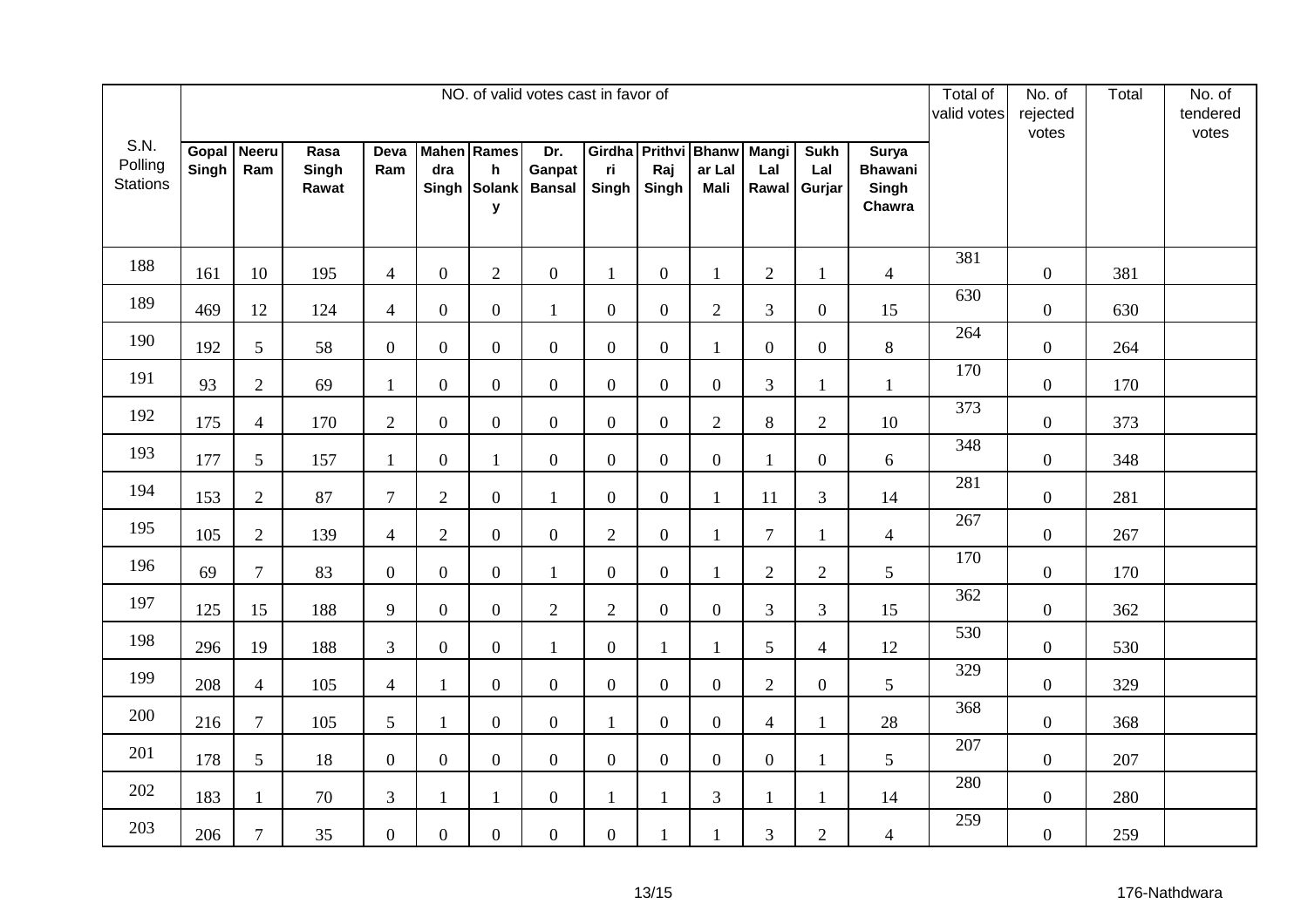|                                    | NO. of valid votes cast in favor of |                     |                        |                |                  |                                                         |                                |                |                  |                                               |                              |                              |                                                   |     | No. of<br>rejected<br>votes | Total | No. of<br>tendered<br>votes |
|------------------------------------|-------------------------------------|---------------------|------------------------|----------------|------------------|---------------------------------------------------------|--------------------------------|----------------|------------------|-----------------------------------------------|------------------------------|------------------------------|---------------------------------------------------|-----|-----------------------------|-------|-----------------------------|
| S.N.<br>Polling<br><b>Stations</b> | Gopal<br>Singh                      | <b>Neeru</b><br>Ram | Rasa<br>Singh<br>Rawat | Deva<br>Ram    | dra              | <b>Mahen</b> Rames<br>$\mathsf{h}$<br>Singh Solank<br>y | Dr.<br>Ganpat<br><b>Bansal</b> | ri<br>Singh    | Raj<br>Singh     | Girdha Prithvi Bhanw<br>ar Lal<br><b>Mali</b> | <b>Mangi</b><br>Lal<br>Rawal | <b>Sukh</b><br>Lal<br>Gurjar | <b>Surya</b><br><b>Bhawani</b><br>Singh<br>Chawra |     |                             |       |                             |
| 204                                | 287                                 | 6                   | 105                    | 3              | 2                | $\boldsymbol{0}$                                        | $\overline{0}$                 | $\overline{0}$ | $\mathbf{1}$     | $\overline{0}$                                | $\mathbf{1}$                 | $\overline{0}$               | 10                                                | 415 | $\overline{0}$              | 415   |                             |
| 205                                | 176                                 | 5                   | 141                    | $\overline{3}$ | 1                | $\overline{2}$                                          | $\overline{0}$                 | $\mathbf{1}$   | $\boldsymbol{0}$ | $\mathbf{1}$                                  | $\mathbf{1}$                 | $\sqrt{2}$                   | 9                                                 | 342 | $\boldsymbol{0}$            | 342   |                             |
| 206                                | 79                                  | $\mathbf{1}$        | 48                     | $\overline{2}$ | $\mathbf{1}$     | $\mathbf{0}$                                            | $\overline{0}$                 | $\overline{0}$ | $\boldsymbol{0}$ | $\overline{0}$                                | $\mathbf{0}$                 | $\boldsymbol{0}$             | $\mathbf{1}$                                      | 132 | $\overline{0}$              | 132   |                             |
| 207                                | 156                                 | $\tau$              | 87                     | $\overline{0}$ | $\boldsymbol{0}$ | $\overline{0}$                                          | $\overline{0}$                 | $\overline{0}$ | $\overline{0}$   | $\overline{0}$                                | $\overline{0}$               | $\overline{0}$               | $\mathbf{1}$                                      | 251 | $\overline{0}$              | 251   |                             |
| 208                                | 220                                 | $\overline{4}$      | 149                    | $\mathbf{1}$   | $\boldsymbol{0}$ | $\overline{0}$                                          | $\mathbf{0}$                   | $\mathbf{1}$   | $\boldsymbol{0}$ | $\overline{0}$                                | $\overline{2}$               | 1                            | $\overline{2}$                                    | 380 | $\overline{0}$              | 380   |                             |
| 209                                | 230                                 | $\overline{4}$      | 129                    | $\mathbf{1}$   | $\overline{2}$   | $\overline{0}$                                          | $\overline{0}$                 | $\overline{0}$ | $\overline{0}$   | $\mathbf{1}$                                  | $\overline{0}$               | $\overline{0}$               | $\overline{2}$                                    | 369 | $\boldsymbol{0}$            | 369   |                             |
| 210                                | 278                                 | 10                  | 127                    | 3              | $\mathbf{1}$     | $\boldsymbol{0}$                                        | $\overline{0}$                 | $\overline{0}$ | $\boldsymbol{0}$ | $\overline{0}$                                | $\overline{3}$               | $\mathbf{1}$                 | $\overline{7}$                                    | 430 | $\overline{0}$              | 430   |                             |
| 211                                | 308                                 | 9                   | 183                    | $\mathbf{1}$   | $\mathbf{1}$     | $\mathbf{1}$                                            | $\mathbf{1}$                   | $\overline{2}$ | $\mathbf{1}$     | 3                                             | $\sqrt{2}$                   | 1                            | 16                                                | 529 | $\boldsymbol{0}$            | 529   |                             |
| 212                                | 165                                 | $5\overline{)}$     | 115                    | $\mathbf{1}$   | $\mathbf{1}$     | $\boldsymbol{0}$                                        | $\overline{0}$                 | $\mathbf{1}$   | $\boldsymbol{0}$ | $\mathbf{1}$                                  | $\mathbf{1}$                 | $\mathbf{2}$                 | 16                                                | 308 | $\boldsymbol{0}$            | 308   |                             |
| 213                                | 93                                  | $\overline{4}$      | 34                     | $\overline{0}$ | $\boldsymbol{0}$ | $\mathbf{1}$                                            | $\overline{0}$                 | $\overline{0}$ | $\overline{0}$   | 1                                             | $\overline{2}$               | $\overline{0}$               | $\overline{7}$                                    | 142 | $\overline{0}$              | 142   |                             |
| 214                                | 307                                 | 6                   | 115                    | $\overline{2}$ | $\mathbf{1}$     | $\mathbf{1}$                                            | $\overline{0}$                 | $\overline{0}$ | $\boldsymbol{0}$ | $\overline{0}$                                | $\overline{4}$               | $\sqrt{2}$                   | 12                                                | 450 | $\boldsymbol{0}$            | 450   |                             |
| 215                                | 334                                 | 20                  | 210                    | 6              | $\overline{4}$   | $\overline{2}$                                          | $\overline{0}$                 | $\overline{0}$ | $\boldsymbol{0}$ | $\mathbf{1}$                                  | 9                            | 3                            | 17                                                | 606 | $\overline{0}$              | 606   |                             |
| 216                                | 316                                 | 10                  | 191                    | $8\,$          | $\boldsymbol{0}$ | $\overline{0}$                                          | $\overline{0}$                 | $\overline{0}$ | $\mathbf{2}$     | $\overline{0}$                                | $\overline{7}$               | $\overline{4}$               | 30                                                | 568 | $\overline{0}$              | 568   |                             |
| 217                                | 253                                 | 9                   | 164                    | 5              | $\mathbf{1}$     | $\mathbf{1}$                                            | $\overline{0}$                 | $\overline{0}$ | $\boldsymbol{0}$ | $\mathbf{1}$                                  | $\mathfrak{Z}$               | 1                            | 8                                                 | 446 | $\boldsymbol{0}$            | 446   |                             |
| 218                                | 338                                 | 12                  | 187                    | $\overline{2}$ | $\mathbf{1}$     | $\overline{0}$                                          | $\overline{0}$                 | $\overline{0}$ | $\boldsymbol{0}$ | $\overline{0}$                                | 5                            | 5                            | $\tau$                                            | 557 | $\boldsymbol{0}$            | 557   |                             |
| 219                                | 352                                 | 14                  | 134                    | $\mathbf{1}$   | $\boldsymbol{0}$ | $\overline{0}$                                          | $\overline{0}$                 | $\overline{0}$ | $\boldsymbol{0}$ | $\overline{0}$                                | $\overline{2}$               | $\overline{2}$               | 11                                                | 516 | $\boldsymbol{0}$            | 516   |                             |